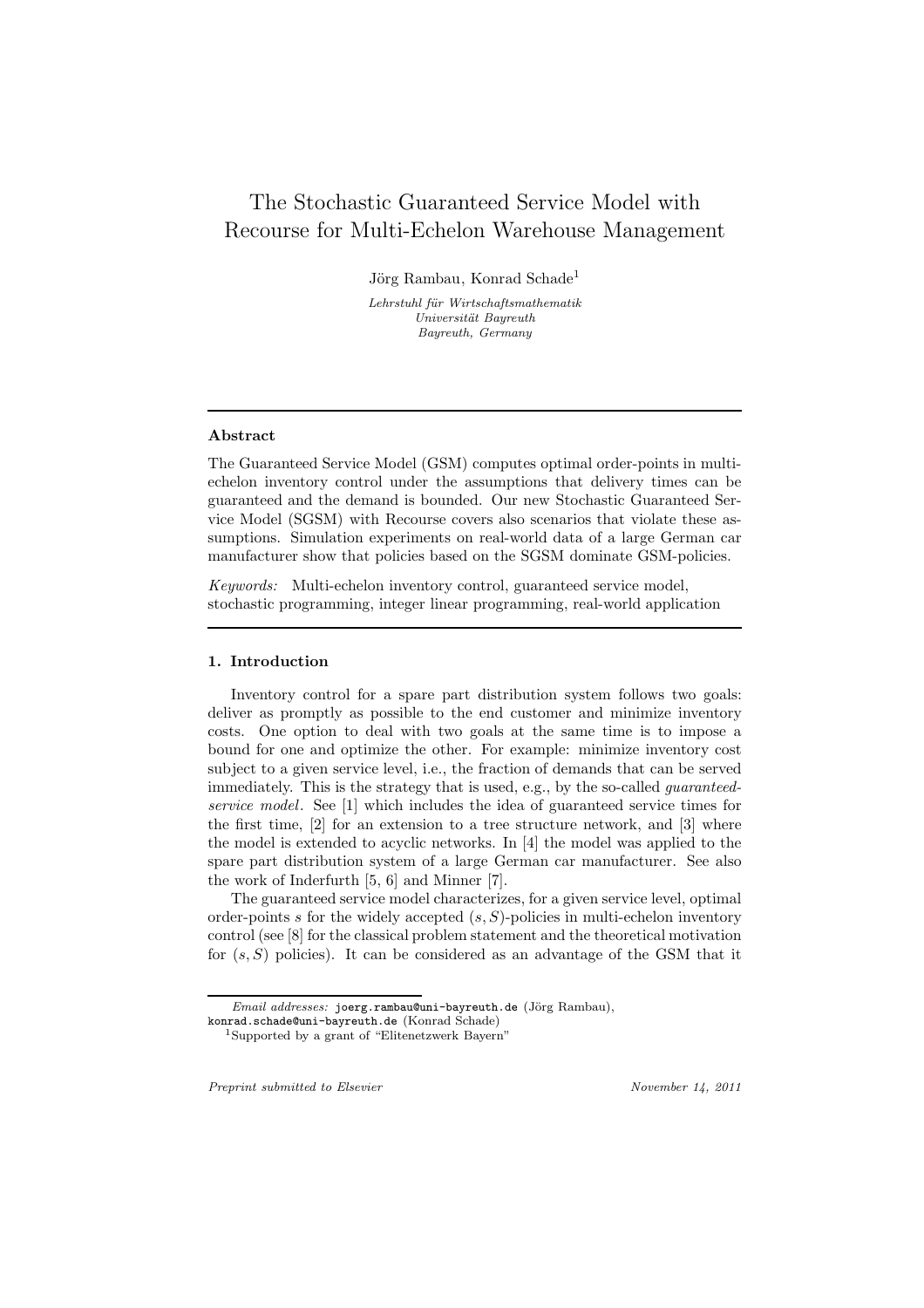only makes decisions on the *safety stock level* s for the prescribed (s, S)-policy: even though  $(s, S)$ -policies may be suboptimal, they are transparent to human operators – it is much easier to make plausibility checks for safety stock levels than for models that computationally produce higher-dimensional decisions in a black-box. An additional advantage is that the GSM can be implemented and (approximately) solved as an integer linear program (see [3]).

The GSM, however, can only handle bounded demands and deterministic delivery times in the network. Extreme demands and missed internal delivery times produce situations that are not captured by the model, and thus the corresponding cost can not be accounted for by the GSM. There are, of course, other policies for multi-echelon inventory control – including sophisticated stochastic service models – with other strengths and weaknesses (see, e.g., [9] for the METRIC system, [10] for a survey, and [11] for a special version of a stochastic service model). In particular, in stochastic service models adding further restrictions, e.g., imposed by the business processes of a company, can render the method impractical, where as adding restrictions to the ILP model of the GSM to a certain extent does not affect the solution procedure too much.

Our contribution: We introduce the new *stochastic guaranteed service model with recourse (SGSM)* and apply two versions of it to the inventory control problem in a multi-echelon warehouse system of a spare part distributor. The model is a stochastic enhancement of the guaranteed service model by a recourse component and demand scenario sampling, so that all demand scenarios that are captured by the sampling process are handled inside the model. The benefit is that service levels are now an outcome of the model. The advantage of the GSM ILP model that can take further restrictions is maintained. The drawback is that recourse cost data for the cases of lost demands have to be given. (See [12] for background on stochastic programming.) The contribution of this article goes beyond the conference presentation [13] in the following aspects (among others):

- We introduce the new SGSM with a non-trivial complete recourse consisting of a transportation option besides the penalty cost for non-sales, i.e., requested parts that cannot be delivered in time.
- We solve the SGSM by a combination of sample average approximation with state-of-the art scenario reduction techniques. This way, a better coverage of unlikely but expensive scenarios is achieved without increasing the computation times in the MILP solver. Our new asymmetric distance function for the asymmetric scenario reduction takes into account the influence of the scenario reduction on the result of the optimization. To the best of our knowledge, this is new.
- We present a more comprehensive documentation of extended computational results, including a new comparison to one representative [11] of the class of stochastic service models that could be implemented to cope with our test data.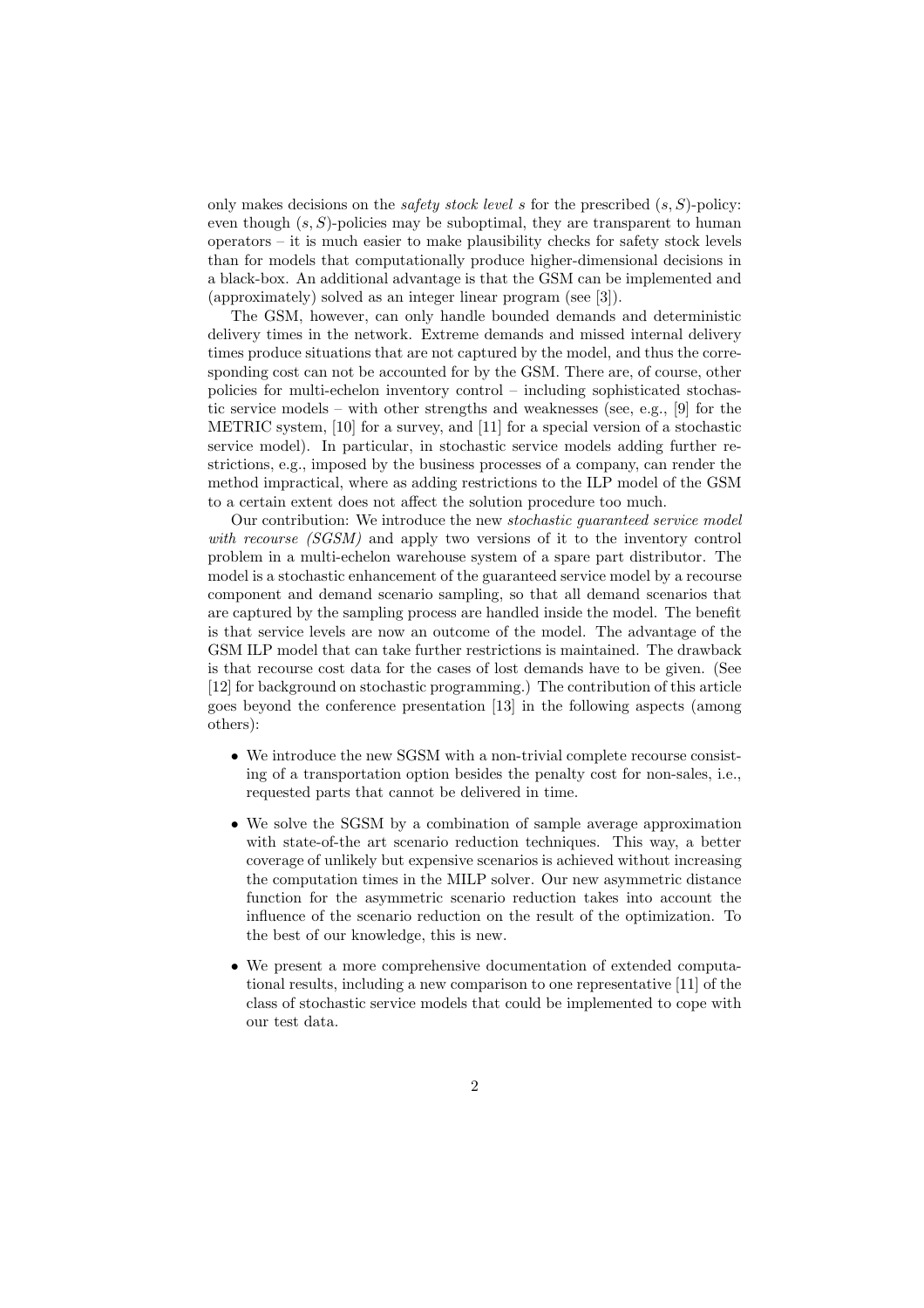Simulation results on real-world data of a large German automobile manufacturer and Poisson-distributed demand with real-world intensity forecasts show that our inventory policies based on the SGSM dominate GSM-policies and yield better results than the considered stochastic service time model. One reason for this is, among others, that the service level guarantees of the GSM do not take into account that non-sales can have quite different impact on the total cost, which depends on the particular part and on the number of parts missing. It would be interesting from a theoretical point of view to also check performances on artificial randomized data. For this work, we focussed on the practical impact in real-world applications, for which randomized data is rarely representative. We emphasize that, for this reason, our simulation test is completely independent of the assumptions of the tested models – it rather represents our partner's process as closely as possible.

In the following section we introduce the modeling of the GSM and the SGSM before we show the methods used of scenario generation and scenario reduction in section 3. After the description of the simulation method and some computational results in section 4 we end with some conclusions.

#### 2. Modeling

In this section we first give an introduction to the GSM. We use the ILP modeling approach as in [3]. Then we present the SGSM in two different ways. First, in 2.2 we introduce the SGSM as a two stage stochastic mixed-integer linear program with simple recourse. Second, in 2.3 we show an extension where the recourse action of the locations supplying the end customers are modeled as a transportation problem.

# *2.1. The Guaranteed-Service-Model*

The GSM ILP follows the original work in [3], except for the integrality of the order-points, which is mandatory in spare-part systems with occasionally large, expensive parts at very small stock-levels.

Parameters of the model GSM are:

| G                        | directed graph describing the warehouse network               |
|--------------------------|---------------------------------------------------------------|
| N                        | number of warehouses                                          |
| N(G)                     | set of nodes in $G$                                           |
| A(G)                     | set of arcs in $G$                                            |
| D(G)                     | set of leaves in $G$ (warehouses delivering to end-customers) |
| $h_i$                    | inventory holding cost in location $i$                        |
| $L_i$                    | delivery time to location $i$                                 |
| $\bar{s}_i^{\text{out}}$ | given service time for a leaf $i \in D(G)$                    |
| $\Phi_i(x_i)$            | upper bound for the demand in $i \in N(G)$                    |
|                          | during the time period $x_i$                                  |
|                          |                                                               |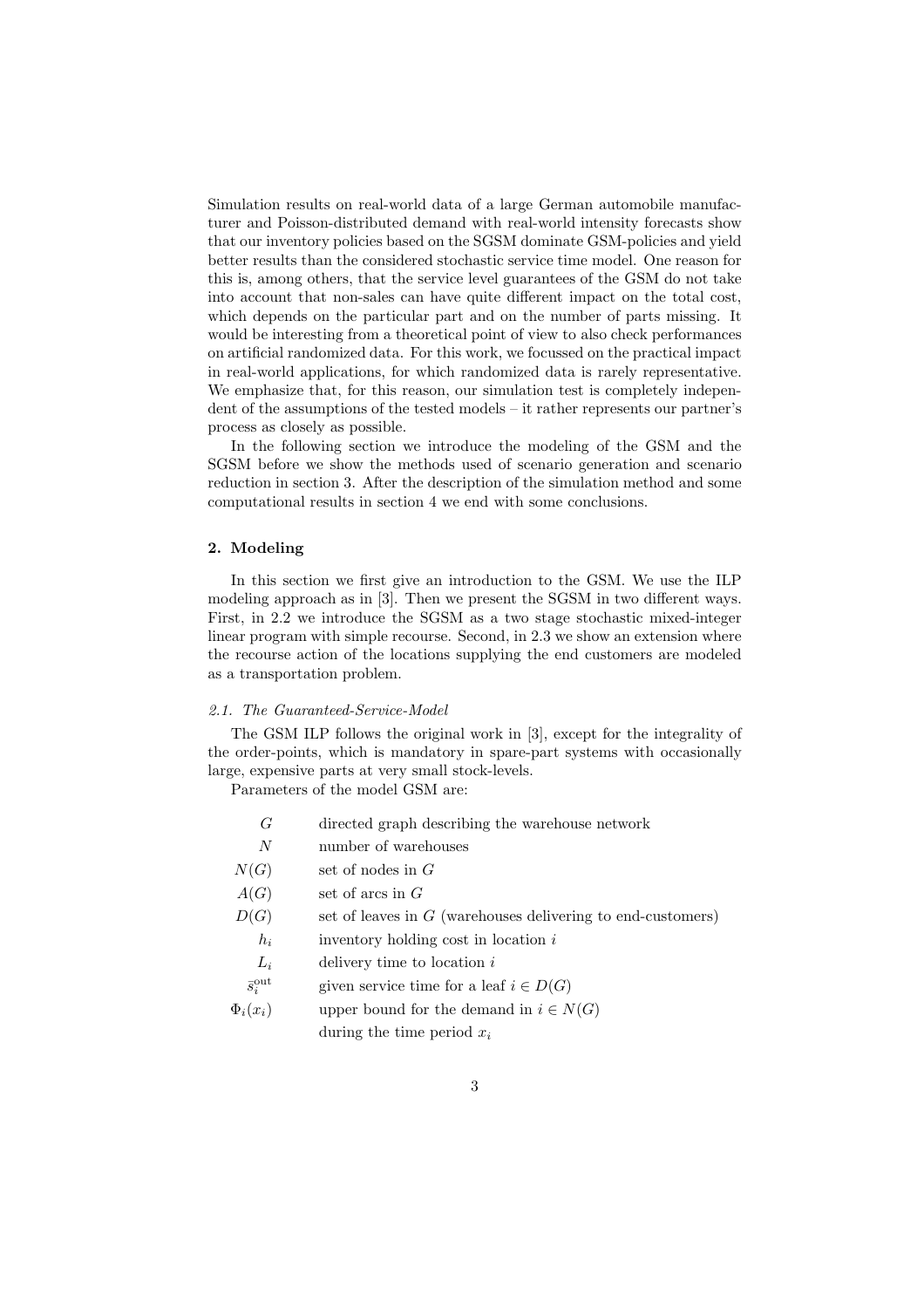The model GSM uses the following variables for warehouses  $i \in N(G)$ :

| $s_i^{\rm in}$     | service times guaranteed by the predecessors of $i$   |
|--------------------|-------------------------------------------------------|
| $s_i^{\text{out}}$ | service times guaranteed by $i$ for its successors    |
| $x_i$              | time period that i needs to bridge with its inventory |
|                    | (i.e., the time between order and delivery            |
|                    | of replenishments from the predecessors of $i$ )      |
| $y_i$              | order-point in $i$                                    |

The model GSM now reads as follows:

| min  | $\sum_{i=1}^N h_i y_i$                               |                          |
|------|------------------------------------------------------|--------------------------|
| s.t. | $x_i \geq s_i^{\text{in}} - s_i^{\text{out}} + L_i$  | $\forall i \in N(G)$     |
|      | $s_i^{\text{in}} \geq s_i^{\text{out}}$              | $\forall (j,i) \in A(G)$ |
|      | $s_i^{\text{out}} \leq \bar{s}_i^{\text{out}}$       | $\forall i \in D(G)$     |
|      | $y_i \geq \Phi_i(x_i)$                               | $\forall i \in N(G)$     |
|      | $x_i, s_i^{\text{in}}, s_i^{\text{out}}, y_i \geq 0$ | $\forall i \in N(G)$     |
|      | $y_i \in \mathbb{Z}$                                 | $\forall i \in N(G)$     |

This is not quite an ILP yet because of the upper bound on the demand in the location i which is denoted by  $\Phi_i(x_i)$ . With standard piecewise-linear modelling techniques with additional binary variables, this model can approximately be transformed into an ILP (see [3]).

#### *2.2. The Stochastic Guaranteed-Service-Model with Simple Recourse*

We now address two major drawbacks of the GSM: the bounded demand (given by the prescribed service level) and the guaranteed delivery times inside the network. Whenever one of them happens to be violated, an action has to be taken that is not captured by the model which incurs a cost that is not taken into account by the model.

In order to incorporate the two aspects into the model in the simplest way, we introduce simple complete recourse for both delays and unmet demand. That is:

- Whenever the guaranteed delivery time of a warehouse is missed, there is some agent that for some cost per time unit delivers the part in time; this can also be interpreted as a penalty to pay for missed deadlines.
- Whenever a warehouse can not deliver a piece, there is some (other) agent that delivers the piece to the warehouse immediately; this can also be interpreted as a penalty to pay for unmet demand.

Of course, in practice, the recourse may be complete but most probably not simple. A real-world model of the recourse process in use depends on the particular application and requires data about the cost of courier services, the cost of a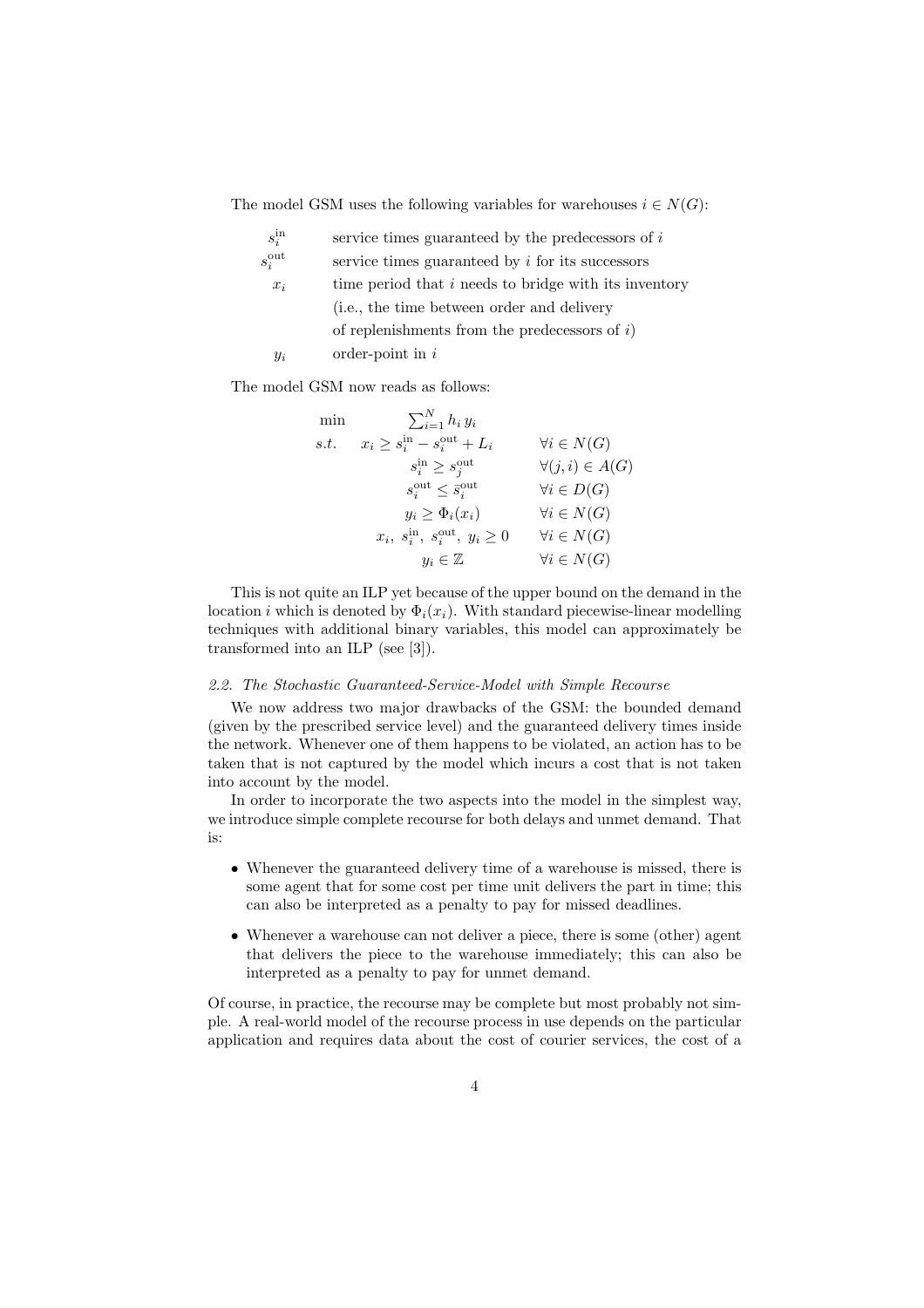damage in reputation, and the like. However, our first goal was to investigate how the recourse model as such would influence the resulting policy. And to this end, simple recourse is already telling, as we will see.

Formally, the SGSM has the following additional scenario and recourse parameters:

| S               | set of scenarios                                      |
|-----------------|-------------------------------------------------------|
| $p_s$           | probability of scenario $s \in S$                     |
| $t_i$           | cost to compensate for one time unit of late delivery |
| $c_i$           | cost to compensate for one piece of unmet demand      |
| $L_i^s$         | actual delivery time to $i$ in scenario $s$           |
| $\Psi_i^s(x_i)$ | actual demand in $i$ ,                                |
|                 | during time period $x_i$ in scenario s                |

Following the idea of simple recourse, the SGSM has the following additional recourse variables:

 $r_i^s$ recourse variable for missed deadlines;

"how many time units should be compensated at a cost of  $t_i$  per unit?"

 $q_i^s$ recourse variable for missed pieces;

"how many pieces should be compensated at a cost of  $t_i$  per unit?"

Since there is no obvious implementation of actions in the real world according to these recourse variables, they serve as penalties for each non-sale or missed lead time. The hope is that the SGSM can balance inventory costs and non-sales in a more detailed way than the GSM. At the same time, we maintain the modelling power of the MILP formulation: additional restrictions can be easier incorporated than in stochastic service models we know of.

The two-stage stochastic model SGSM now reads as follows:

|      | min $\sum_{i=1}^{N} (h_i y_i + \sum_{s \in S} p_s(t_i r_i^s + c_i q_i^s))$ |                                         |
|------|----------------------------------------------------------------------------|-----------------------------------------|
| s.t. | $x_i + r_i^s \geq s_i^{\text{in}} - s_i^{\text{out}} + L_i^s$              | $\forall i \in N(G), \ \forall s \in S$ |
|      | $s_i^{\text{in}} \geq s_i^{\text{out}}$                                    | $\forall (j,i) \in A(G)$                |
|      | $s_i^{\text{out}} \leq \bar{s}_i^{\text{out}}$                             | $\forall i \in D(G)$                    |
|      | $y_i + q_i^s \geq \Psi_i^s(x_i)$                                           | $\forall i \in N(G), \ \forall s \in S$ |
|      | $x_i, s_i^{\text{in}}, s_i^{\text{out}}, r_i^s, q_i^s \geq 0$              | $\forall i \in N(G), \ \forall s \in S$ |
|      | $y_i, q_i^s \in \mathbb{Z}$                                                | $\forall i \in N(G), \ \forall s \in S$ |

Again, a linearization of  $\Psi(x_i)$  can be carried out by standard piecewiselinear modelling with additional binary variables.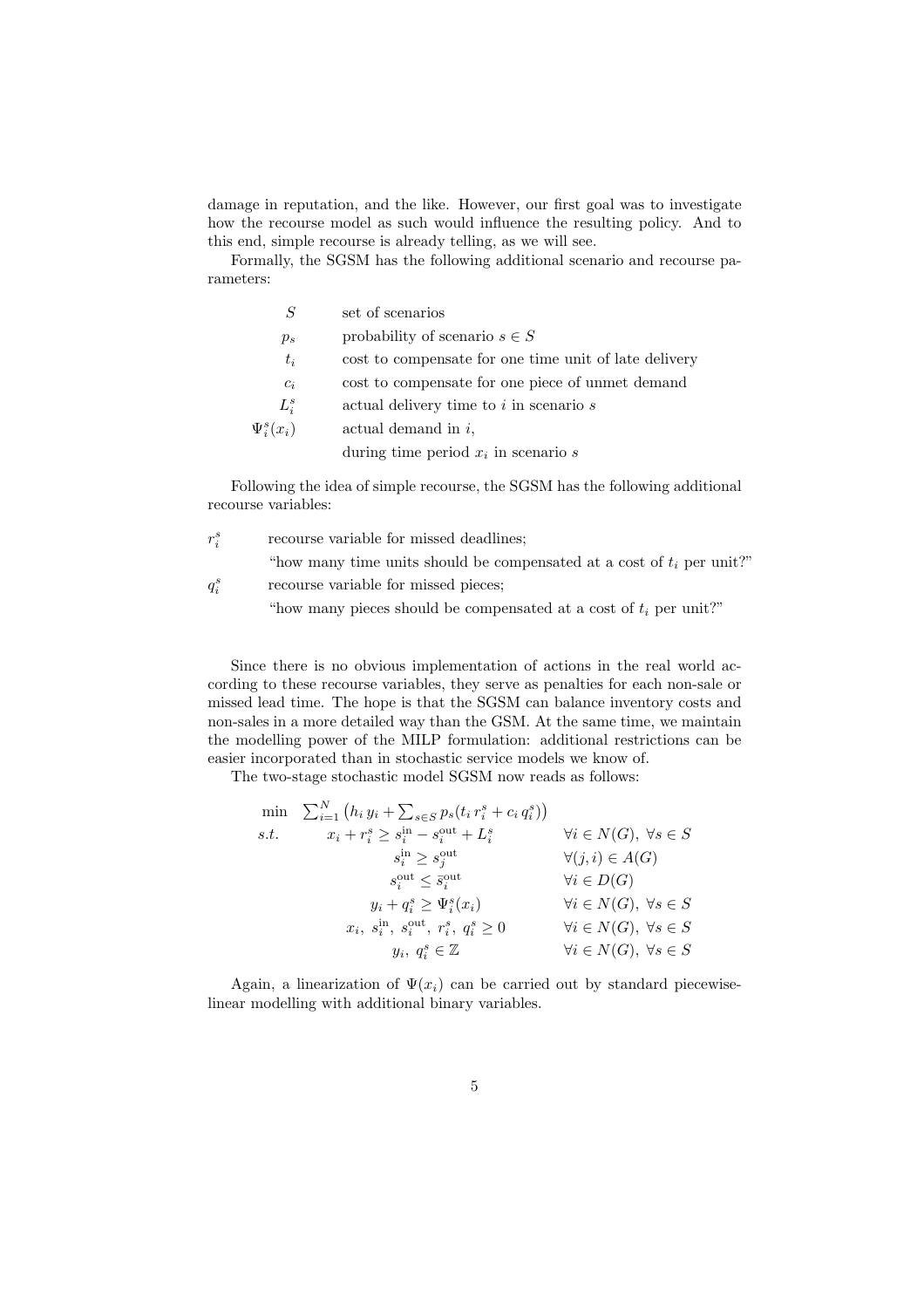#### *2.3. Extension with External Suppliers and Lost Sales*

The model with simple recourse from the previous section can be extended by modelling an explicit recourse process. We assume that unmet customer demands are lost. However, internal orders are backlogged. The locations that deliver parts to the end customers can order parts from external suppliers to prevent lost sales.

The external suppliers deliver the parts directly to the end customers so that there is no delay in the delivery. The costs of an order from an external supplier depends on the distance between the ordering location and the supplier. Of course the supplier do not have unlimited stock so that capacity constraints have to be taken into account. To concentrate on these recourse actions we assume that the delivery times in the system are fix. An extension with delivery time uncertainties would be straight forward.

We need some more notation to model the new situation

- $J \sim$  set of external suppliers
- $C_i$  capacity of the external supplier j
- $q_i^s$ recourse variable for parts ordered by location  $i$  at supplier  $j$
- $c_{ji}$  costs for location i to order one part from supplier j

This leads us to the following model:

$$
\min \sum_{i=1}^{N} \left( h_i y_i + \sum_{s \in S} p_s \sum_{j \in J} c_{ji} q_{ji}^s \right)
$$
\n
$$
s.t. \qquad x_i \ge s_i^{\text{in}} - s_i^{\text{out}} + L_i \qquad \forall i \in N(G)
$$
\n
$$
s_i^{\text{in}} \ge s_j^{\text{out}} \qquad \forall (j, i) \in A(G)
$$
\n
$$
s_i^{\text{out}} \le \overline{s}_i^{\text{out}} \qquad \forall i \in D(G)
$$
\n
$$
y_i + \sum_{j \in J} q_{ji}^s \ge \Psi_i^s \qquad \forall i \in N(G), \forall s \in S
$$
\n
$$
\sum_{i \in D(G)} q_{ji}^s \le C_j \qquad \forall j \in J, \forall s \in S
$$
\n
$$
x_i, s_i^{\text{in}}, s_i^{\text{out}}, q_{ji}^s \ge 0 \qquad \forall i \in N(G), \forall j \in J, \forall s \in S
$$
\n
$$
y_i, q_{ji}^s \in \mathbb{Z} \qquad \forall i \in N(G), \forall s \in S
$$

So far, this model does not have complete recourse. Therefore, we introduce an other recourse variable. As before, we enable for every location the possibility to pay a penalty for a non-sale if it can not deliver the ordered parts. For instance one can provide the customer with a replacement vehicle until the spare part can be delivered and the customer's car is fixed. The corresponding penalty recourse variable is denoted by  $q_i^s$ , as in the first model, and the penalty costs are denoted by  $c_i$  again.

Note, that by using the penalty recourse variables we force complete recourse but account for failure by some cost. The computational results in Section 4.3 suggest that the SGSM policies with the tested penalty values dominate GSMpolicies in terms of both inventory and recourse cost, not only total cost. This means, the resulting SGSM policy, internally using those successful penalty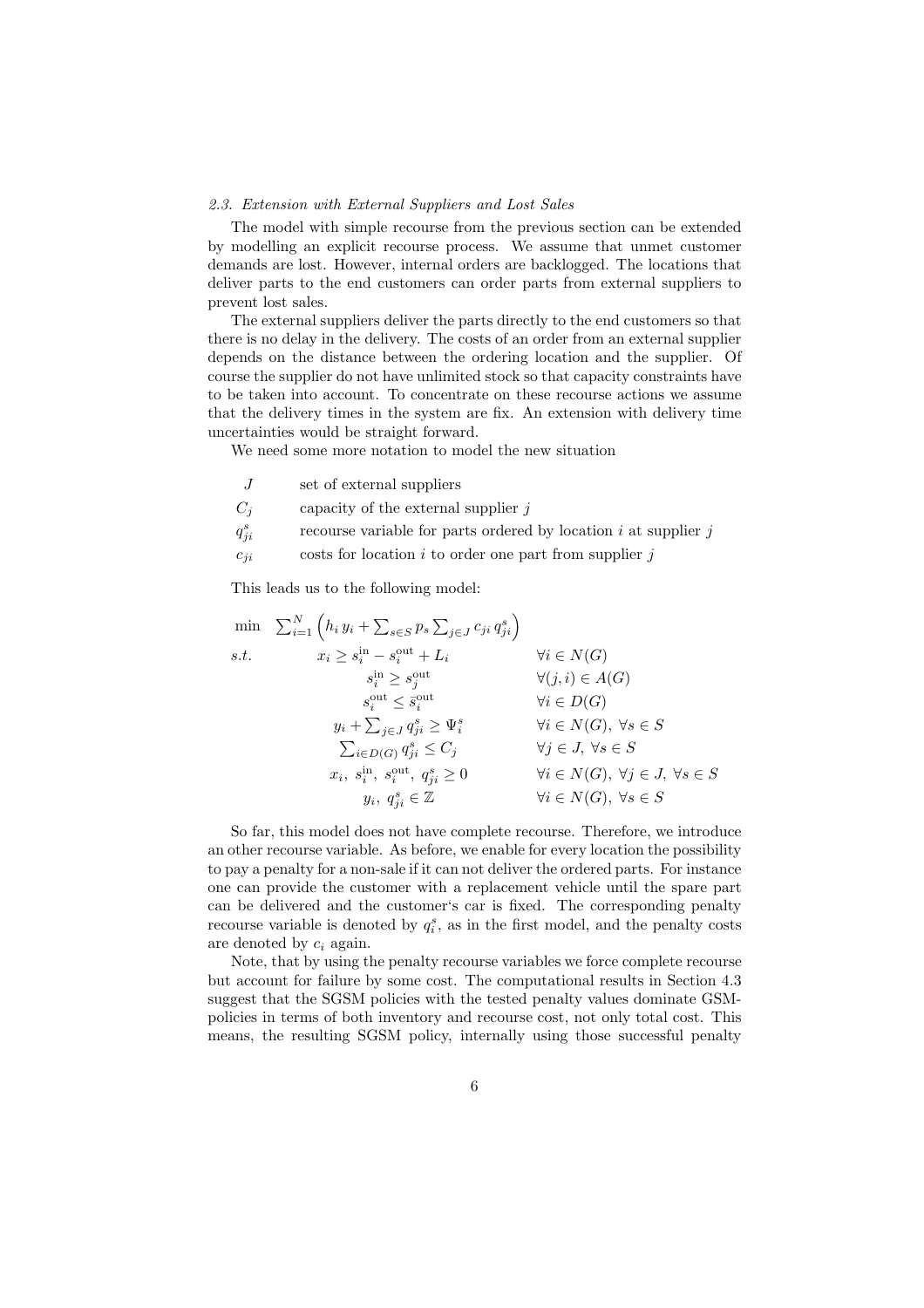values, will perform better than the corresponding GSM policies also for *any other* penalty values.

We obtain a two stage stochastic model with complete recourse:

$$
\min \sum_{i=1}^{N} \left( h_i y_i + \sum_{s \in S} p_s \left( c_i q_i^s + \sum_{j \in J} c_{ji} q_{ji}^s \right) \right)
$$
\n
$$
s.t. \qquad x_i \ge s_i^{\text{in}} - s_i^{\text{out}} + L_i \qquad \forall i \in N(G)
$$
\n
$$
s_i^{\text{out}} \le s_i^{\text{out}} \qquad \forall (j, i) \in A(G)
$$
\n
$$
s_i^{\text{out}} \le \bar{s}_i^{\text{out}} \qquad \forall i \in D(G)
$$
\n
$$
y_i + q_i^s + \sum_{j \in J} q_{ji}^s \ge \Psi_i^s \qquad \forall i \in D(G), \forall s \in S
$$
\n
$$
\sum_{i \in D(G)} q_{ji}^s \le C_j \qquad \forall j \in J, \forall s \in S
$$
\n
$$
y_i + q_i^s \ge \Psi_i^s \qquad \forall i \in N(G) \setminus D(G), \forall s \in S
$$
\n
$$
x_i, s_i^{\text{in}}, s_i^{\text{out}}, q_{ji}^s \ge 0 \qquad \forall i \in N(G), \forall j \in J, \forall s \in S
$$
\n
$$
y_i, q_{ji}^s \in \mathbb{Z} \qquad \forall i \in N(G), \forall s \in S
$$

# 3. Scenario Generation and Reduction

An appropriate discrete approximation of the assumed distribution of the stochastic parameters in the model often needs many scenarios. The extensive form of the deterministic equivalent problem grows quite fast with the number of scenarios. This is the reason why we employ scenario reduction as described in Subsection 3.2. But first we wrap-up the basics about Sample-Average-Approximation (SAA) Methods for general discrete approximations of probability distributions in Subsection 3.1.

#### *3.1. SAA-Method for Scenario Generation*

To approximate the distributions of the stochastic parameters we generate random numbers according to the assumed distribution. These random numbers build the scenarios in the discrete distribution approximating the real distribution of the stochastic parameters. All samples are assigned probabilities proportional to the number of times they were generated. Sampling techniques like this are quite common in stochastic programming. See for example [12].

The idea of sampling techniques is to approximate a stochastic program

$$
f(x) = \min_{x \in X} \left\{ c^T x + \mathcal{Q}(x, \xi) \right\}.
$$
 (1)

Here  $\mathcal{Q}(x,\xi)$  denotes the expected value of the optimal solution of the second stage problem  $Q(x, \xi)$  depending on the actual realization  $\xi$  of  $\xi$ .

Assume there is a possibility to get independent, identically distributed samples  $\{\xi^1,\ldots,\xi^S\}$  of  $\xi$ . The problem

$$
\hat{f}(x) = \min_{x \in X} \left\{ c^T x + \sum_{s=1}^S Q(x, \xi^s) \right\} \tag{2}
$$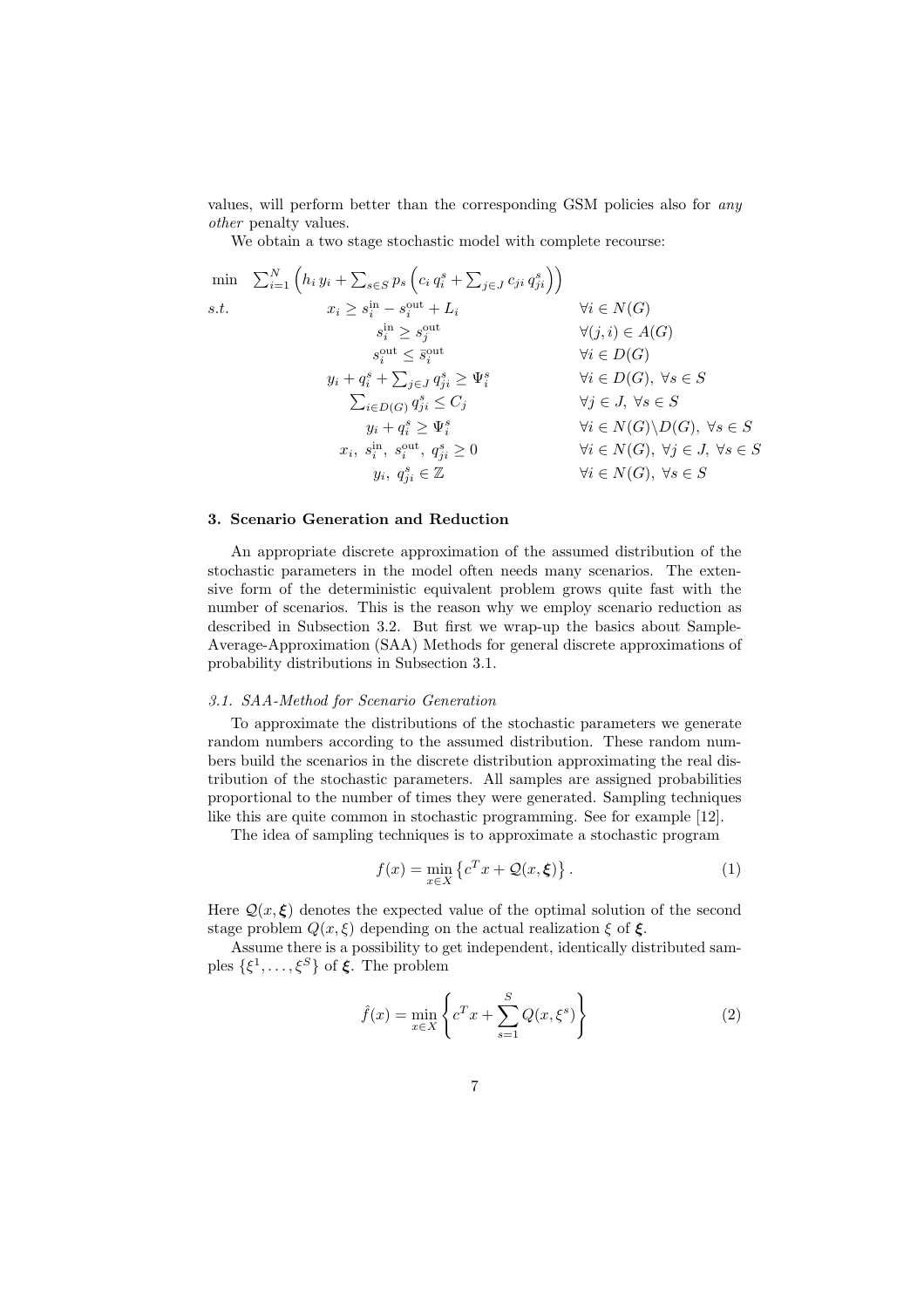can be solved conceptually easily and gives us an unbiased estimator for  $f(x)$  the solution of the original problem. Further information to SAA can for example be found in [14].

#### *3.2. Scenario Reduction: The Fast Forward Selection*

The goal of scenario reduction is to approximate a discrete distribution with many scenarios by another discrete distribution with significantly fewer scenarios. There are several methods to achieve this goal, usually based on a metric on the space of all possible scenarios (see [15, 16, 17]).

An exact approach to find the best approximation with a fixed number of scenarios is to model the approximation problem as a p-median problem. In order to save computation time, we chose to apply the so-called *fast forward selection*, one of the heuristics introduced in [15, 16, 17].

The approximation of the delivery times and demand distributions is split into two parts. First, a number of samples  $S = \{\xi^1, \ldots, \xi^S\}$  is generated according to the assumed distribution. These samples built a first discrete approximation where every scenario instance occurs with equal probability  $p_s = 1/S$ . Second, the resulting discrete distribution is fed into the fast-forward scenario reduction, i.e., it is approximated by a discrete distribution over a subset of scenarios of prescribed cardinality, which have, in general, non-uniform probabilities.

Let us now sketch the principle of scenario reduction, since we have to make some choices.

The approach to reduce the number of scenarios is based on a distance between two scenarios denoted by  $d(\xi^1, \xi^2)$ , a quantity that we have to define. When the set of scenarios S' is defined we add the probability  $p_s$  for all  $\xi^s \in S \backslash S'$ to the scenario  $\xi^{s'} \in S'$  which has minimal distance to  $\xi^s$ .

The fast forward heuristic works as follows. It uses the fact that it is quite easy to find the scenario  $\xi^{s'} \in S$  for which the total distance to all  $\xi^s \in S \setminus \xi^{s'}$ , which is

$$
\sum_{\xi^s \in S \setminus \xi^{s'}} p_s d(\xi^s, \xi^{s'}),\tag{3}
$$

is minimal. As  $p_s = 1/S$  for all scenarios it can be replaced by a combination of the other scenarios. Iterating this until the set  $S'$  includes the predefined number of scenarios is the idea of the fast forward heuristic.

Given the generated scenarios  $s \in S = {\{\xi^1, \ldots, \xi^S\}}$ , the distances d between the scenarios, and the cardinality of  $S'$ ,  $|S'| = k$  the fast forward selection works as follows:

#### begin

$$
S^0 = \{1, ..., S\}
$$
  
\n
$$
\bar{d} = d
$$
  
\n**for**  $i = 1, ..., k$  **do**  
\n
$$
s'_i \in \operatorname{argmin}_{s \in S^{i-1}} \left\{ \sum_{j \in S^{i-1} \backslash s} \min_{i \notin S^{i-1} \backslash s} \left\{ \bar{d}(\xi^i, \xi^j) \right\} \right\}
$$
  
\n
$$
S^i = S^{i-1} \backslash s'_i
$$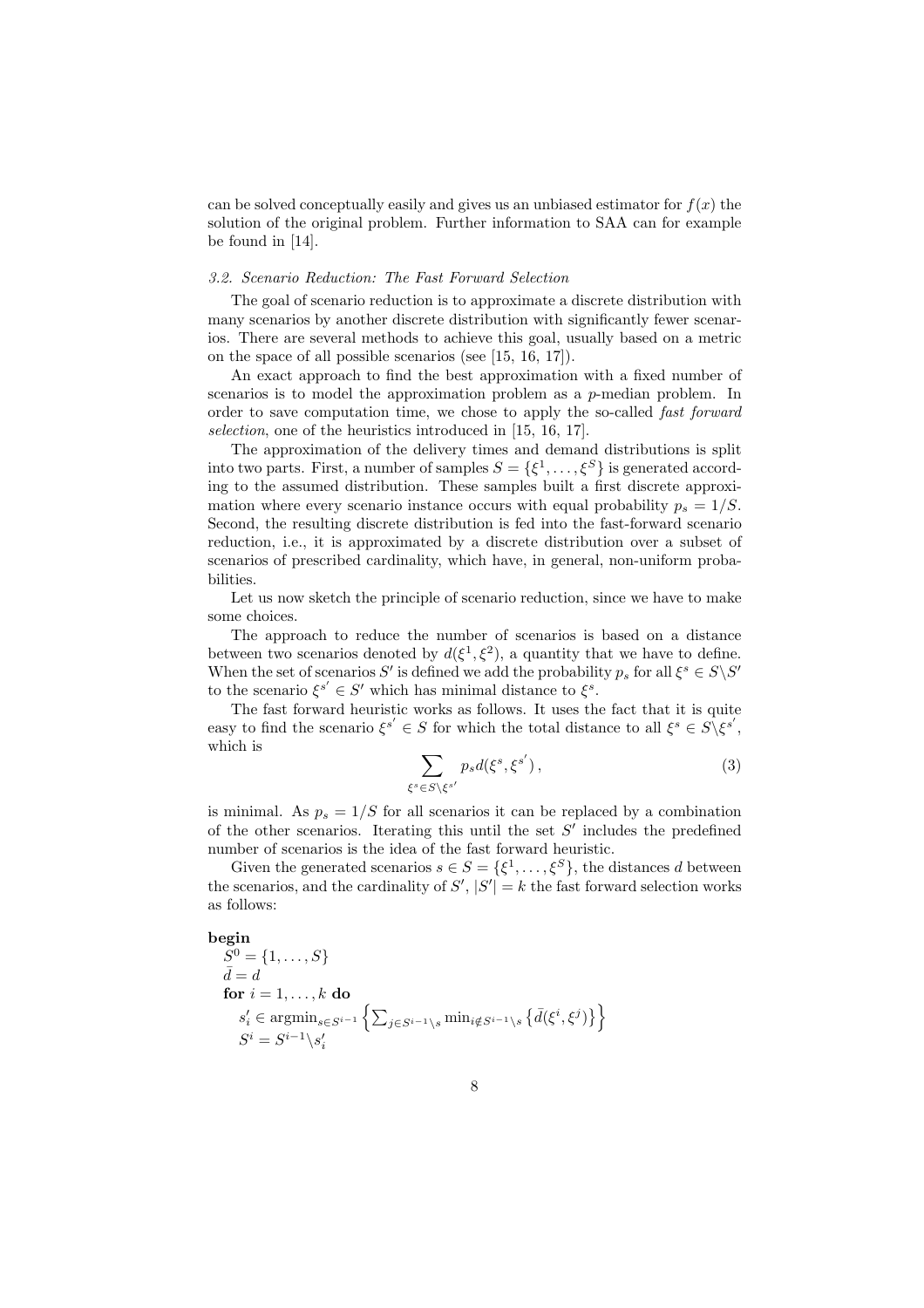$$
update(\bar{d}, s'_i)
$$
  
\n
$$
S' = S^0 \backslash S^k
$$
  
\nfor  $s' \in S'$  do  
\n
$$
p'_{s'} = \frac{1}{S} + \sum_{s \in S^k | s' = \text{argmin}_{\{\bar{s} \in S'\}} d(\xi^{\bar{s}}, \xi^s)} \frac{1}{S}
$$
  
\nreturn  $S'$  and  $p'$ 

end

where  $update(\bar{d}, s'_i)$  is the following function:

begin

$$
\begin{aligned}\n\textbf{for } i = 1, \dots, |S| \textbf{ do} \\
\textbf{for } j = 1, \dots, |S| \textbf{ do} \\
\bar{d}(\xi^i, \xi^j) &= \min \left\{ \bar{d}(\xi^i, \xi^j), \bar{d}(\xi^i, \xi^{s'_i}) \right\} \\
\end{aligned}
$$

end

In our computational tests we use two different kinds of distances between two scenarios. The first distance we will refer to as *symmetric distance*. For the lead time we just take the euclidean distance

$$
d(L_i^1, L_i^2) = |L_i^1 - L_i^2|.
$$
\n(4)

Since a demand scenario consists of different demand rates for every time interval, we have to compare piecewise linear functions. We define the distance between two demand scenarios  $\Psi_i^1$  and  $\Psi_i^2$  as

$$
d(\Psi_i^1, \Psi_i^2) = \left| \frac{\alpha_i^{1,r} - \alpha_i^{2,r}}{2^r} \right|,
$$
\n(5)

where  $\alpha_i^{s,r}$  denotes the demand rate during the time interval r at s.

There is another option that leads to asymmetric distances. The idea is to anticipate that the approximation is constructed for the use in a stochastic optimization problem. Thus, we would like to find the approximation that yields the least change in the result of the optimization. To decide which scenario is more important for optimization, we need some information about the costs that occur in case of stockholding and in case of stockout. We have this information given as parameter  $h_i$ , costs for holding one piece in stock, and  $c_i$  costs for having a stockout of one piece.

This way, we can define the *asymmetric distance between two lead time scenarios* as

$$
d(L_i^1, L_i^2) = |L_i^1 - L_i^2| \frac{c_i}{h_i}
$$
\n<sup>(6)</sup>

if  $L_i^1 > L_i^2$ 

$$
d(L_i^1, L_i^2) = |L_i^1 - L_i^2| \frac{h_i}{c_i},\tag{7}
$$

otherwise.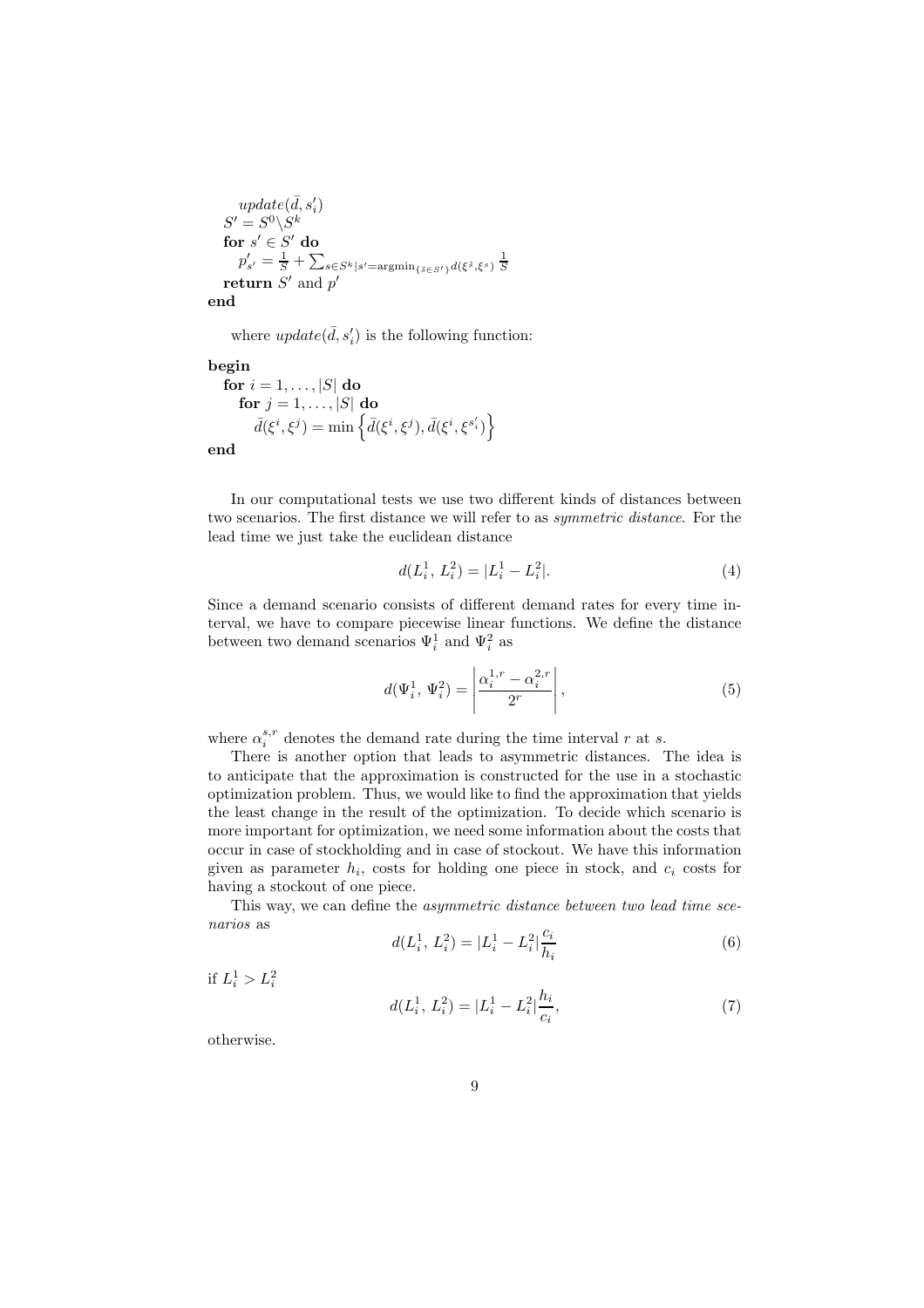The distance  $d(\xi^1, \xi^2)$  describes the costs of deleting scenario  $\xi^1$  and adding its probability  $p_1$  to  $p_2$ , the probability of  $\xi^2$ .

The definition of asymmetric distance between two demand scenarios is based on the same idea but the order  $\Psi_i^1(x_i) > \Psi_i^2(x_i)$  depends on the  $x_i$ as  $\Psi_i^s(x_i)$  is piecewise linear. That is why we look at the values of  $\Psi_i^s(x_i)$  where  $x_i$  equals the expected value of the delivery time to location i,  $L_i$ . So we define the following *asymmetric distance between demand scenarios*:

$$
d(\Psi_i^1, \Psi_i^2) = \left| \frac{\alpha_i^{1,r} - \alpha_i^{2,r}}{2^r} \right| \frac{c_i}{h_i},\tag{8}
$$

if  $\Psi_i^1(L_i) > \Psi_i^2(L_i)$ 

$$
d(\Psi_i^2, \Psi_i^1) = \left| \frac{\alpha_i^{1,r} - \alpha_i^{2,r}}{2^r} \right| \frac{h_i}{c_i},\tag{9}
$$

otherwise.

We use these distances in the fast forward selection to determine the scenarios  $s' \in S'$  and their new probabilities  $p'_{s'}$ .

The asymmetric reduction does not approximate the distribution itself as faithfully as the reduction technique based on symmetric distances. We get a bias in our approximation that depends on the fraction of  $h_i$  and  $c_i$ . It will be shown in the next section that this biased reduction indeed approximates better the solutions to the optimization problems because it takes into account the cost of ending up in a certain scenario. To the best of our knowledge, this is not yet standard in the Stochastic Programming literature.

#### 4. Simulation

We performed comprehensive computational tests on real-world data from our partner.

## *4.1. General Issues*

Before we report on our tests, we want to make some general remarks concerning some side-effects of modeling-decisions of the SGSM.

First, the SGSM can only take finite discrete distributions of demands and lead times. Second, all scenarios of the demand distributions must be represented by piecewise linear approximations in order to obtain an MILP formulation for the SGSM.

Our partner forecasts the demand for one month. The data include the expected total demand in the actual month, the expected total demand in the coming month and so on. Thus, a straight-forward approach would be to approximate the demand linearly during one month. However: If we simply assume linearity of the demand during one month, then the rough discretization of time into months leads to demand scenarios with too little variation over time.

We can, of course, choose a finer discretization of time in weeks or days. The finer the discretization is the more realistic becomes the demand function.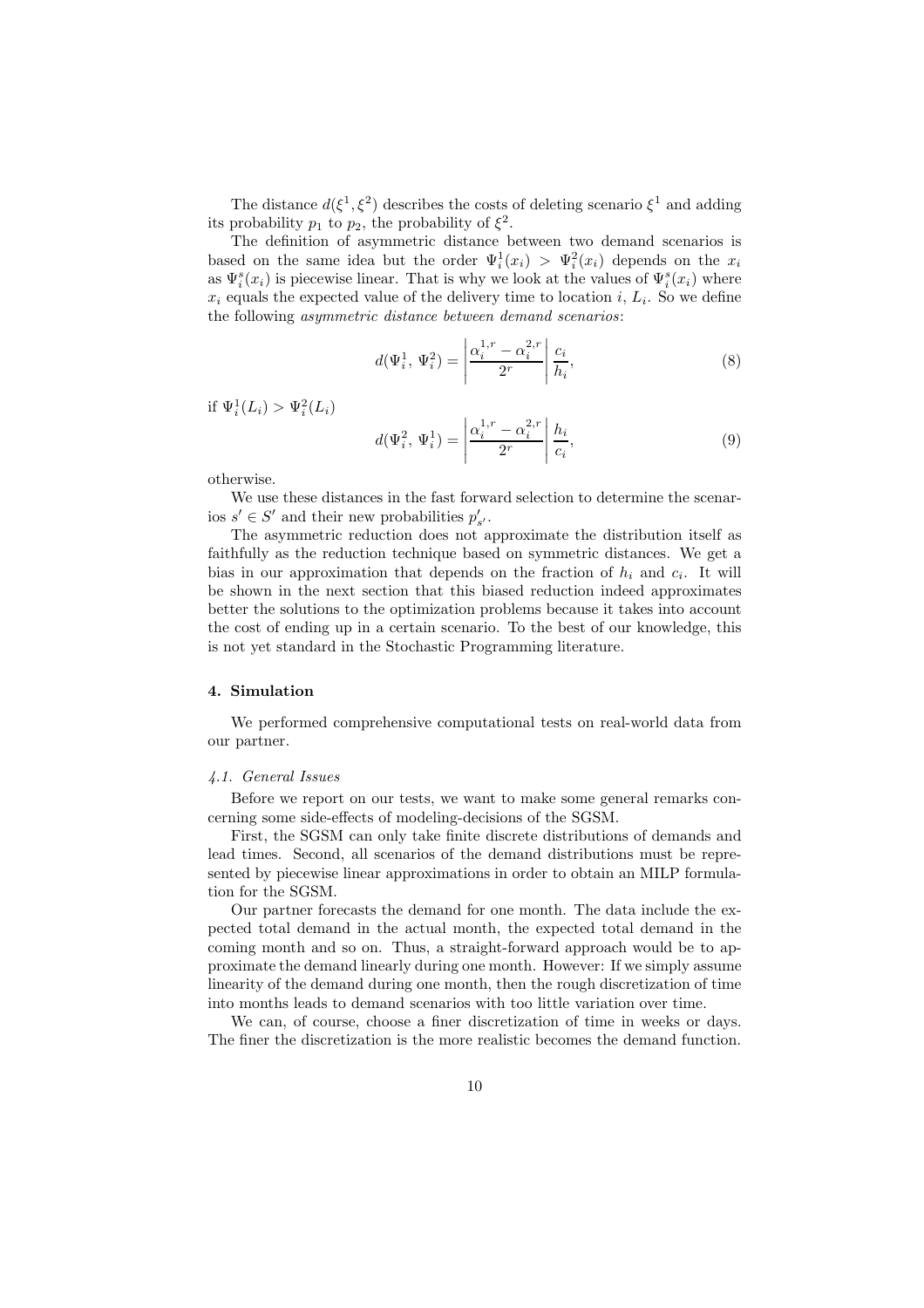In order to get a feeling for this influence, we generated stochastic numbers denoting the demand over one month or one week. Figure 1 shows an example of differences in the scenarios for discretization in months and in weeks.



Figure 1: Different demand scenarios with discretization of time in month (dashed lines) and in weeks (solid lines)

A problem arises if the discretization of time becomes too small. The shorter the linear pieces in the demand functions, the more variables and constraints in the resulting MILP. This is the reason why the results in section 4.3 are all based on discretization in months or weeks. The discretization in days also does not lead to high savings compared to the one in weeks.

Besides the time discretization, the number of scenarios included in the model is the other quantity that is critical for the mere size and therefore to the computing time of the SGSM. Therefore, we check the effectivity of SAA with scenario reduction in our tests.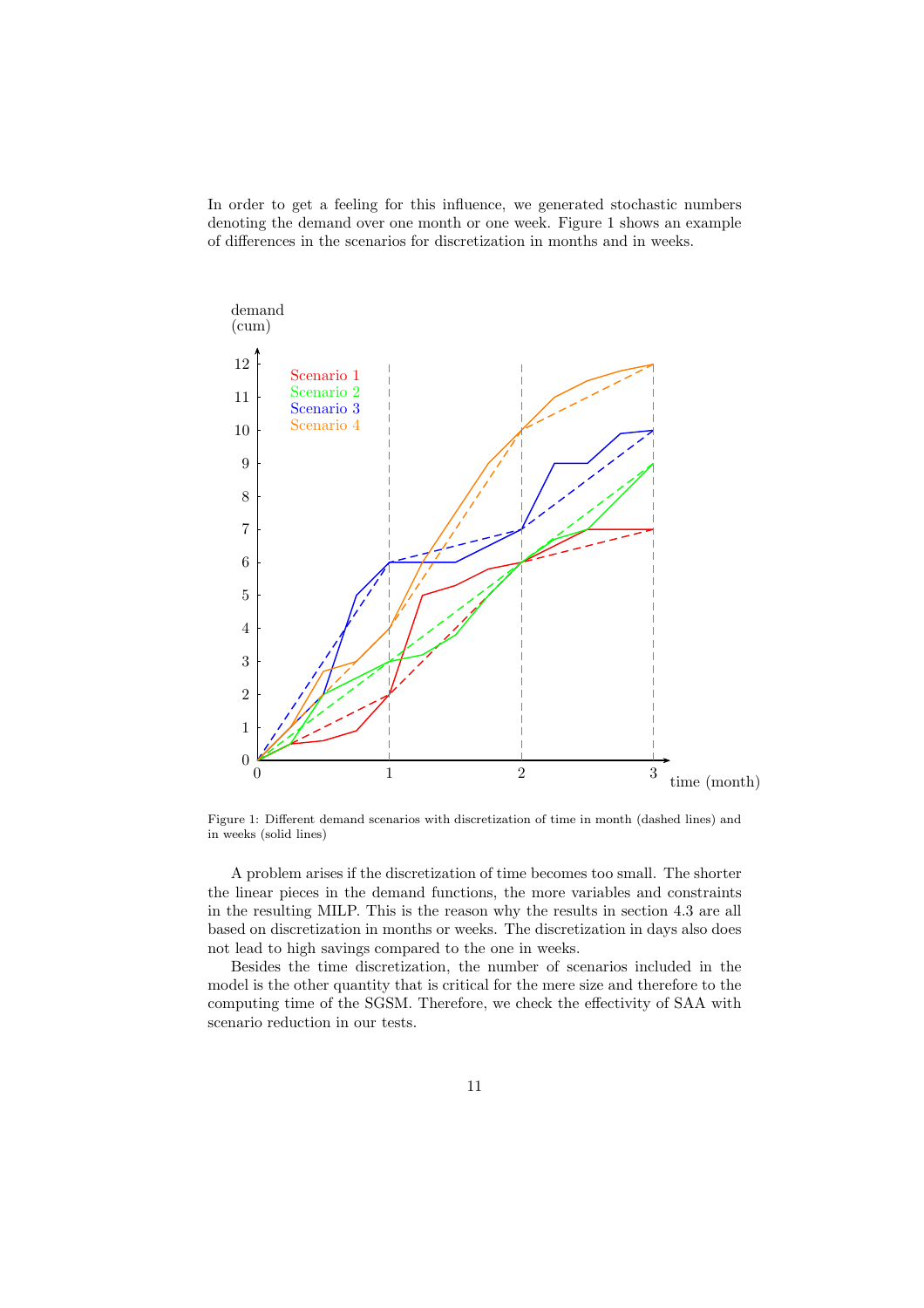#### *4.2. Test Data*

We checked the SGSM on real data (inventory costs and demand intensities for 1127 spare parts) from our partner, a large German car manufacturer with a star-shaped two-echelon spare part distribution with one master warehouse (no. 0) and seven warehouses (nos. 1–7) for end customer service providers in the US. The model SGSM is not restricted to this special structure; it can be applied to any acyclic network structure.

The time horizon was chosen to be 25 months. The demand in the leaves of the network was generated randomly according to Poisson distributions with the given intensities from our historical data. Deviations of the delivery times up to 20 % were randomly generated. Stochastic data was identically reproduced for all policies under consideration. Replenishment orders in the simulation are triggered by  $(s, S)$ -policies, where the values for s are chosen by the models under consideration.

Note: The expected service times in the simulation are always equal to the service times computed in the respective models, i.e., on average there are no early deliveries (this is debatable; other options are work in progress). Moreover, the inventory costs in both the GSM and the SGSM are only approximations of the actual inventory costs. The simulation reports the actual (linear) inventory costs.

The SGSM produced scenarios by sampling from the Poisson distribution and was solved by Sample Average Approximation (SAA) (see Section 3.1. We tried a varying number of samples and scenario reduction as described in Section 3.2. The network topology was easy enough for all instances to solve in less than an hour for the testassortment of 1127 parts in the MILP solver gurobi 3.0 up to an optimality gap of five percent. The calculation was carried out on a standard PC (CPU: *Intel(R) Core(TM) 2 Quad CPU Q9559 @ 2.83 GHz*, Mem: *8GB RAM* ) using ubuntu 4.4.3.

In order to find out whether stochastic modelling as such has a positive impact on the result, we tried different parameter settings in the simulation experiments. The GSM is parametrized by the prescribed service level: we investigated the GSM with  $90\%$  and with  $96\%$  service level – called GSM( $90\%$ ) and  $\text{GSM}(96\%).$ 

Moreover, in order to substantiate the benefit of a network model as opposed to a decentralized optimization of each separate warehouse, we give results for the decentralized policies  $DEZ(90\%)$  and  $DEZ(96\%)$  for a service level of  $90\%$ and 96%, respectively. In these models each location tries to reach the given service level target.

The cost coefficients are taken from cost estimates of our partner for inventory cost and the piece-based recourse cost (so-called "non-sales"). These coefficients are part and warehouse dependent and cannot be listed here.

## *4.3. Computational Results*

Table 1 shows the benefits of sampling fifty scenarios followed by a reduction to three compared to sampling three scenarios. The results presented in this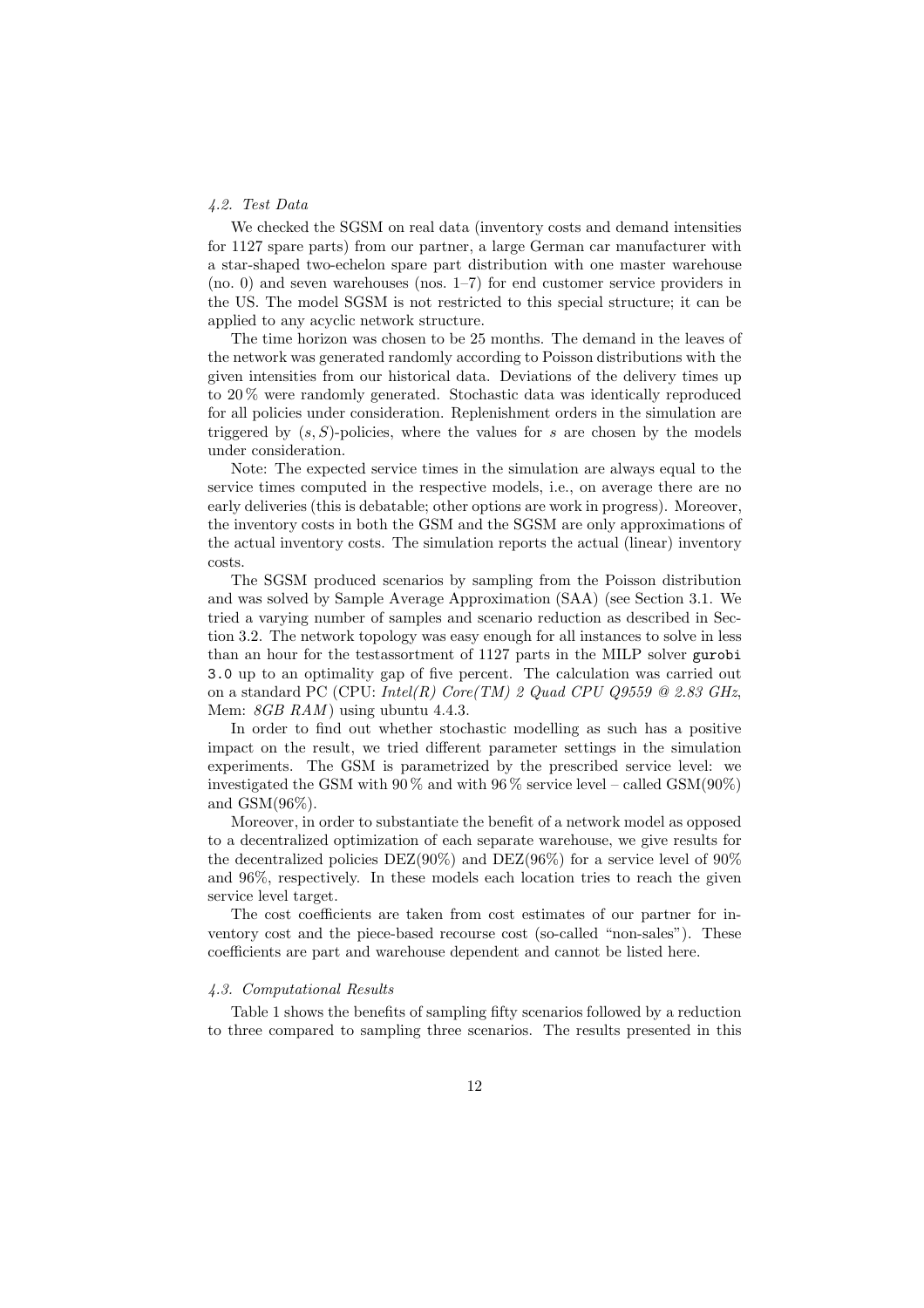table are the average costs of ten calculations with the given number of scenarios generated. The demands and delivery times are identical in all the simulations.

Reduction Inventory Cost Recourse Cost Total Costs<br>no  $3 \rightarrow 3$   $1\,276\,701.99$   $20\,637\,929.11$   $21\,914\,631.10$  $\frac{1\,276\,701.99}{1\,368\,387.73} \qquad \frac{20\,637\,929.11}{5\,799\,112.62} \qquad \frac{21\,914\,631.10}{7\,167\,500.35}$ symmetric  $50 \rightarrow 3$  1  $368\,387.73$  5  $799\,112.62$  7  $167\,500.35$ <br>asymmetric  $50 \rightarrow 3$  1  $487\,010.23$  1  $876\,708.99$  3  $363\,719.22$ asymmetric  $50 \rightarrow 3$ no  $50 \rightarrow 50$  1 659 602.59 1 528 288.18 3 187 890.77

Table 1: results applying the SGSM with different scenario reduction techniques

We can see an enormous reduction in the total costs by applying the reduction techniques introduced in section 3. In the case of generating only three scenarios we observe a very high variability in the costs over the ten simulation runs. During ten simulations, the minimal total costs were 16 378 814.53, and the maximal total costs were 33 545 977.27. Applying the symmetric/asymmetric reduction technique the minimal total costs were 6 621 614.29/3 246 031.18 and the maximal total costs were 7 606 441.40/3 546 310.91, respectively. The costs occurring in the single simulation runs are listed in Appendix A.

These results show that applying scenario reduction leads to a much lower variability in the costs because also scenarios with small probability are taken into account.

We can see that the results for the asymmetric reduction are quite close to those where all the fifty generated scenarios are included in the model.

Table 2 includes the service levels in the different locations during the first of the ten simulation runs.

| Warehouse | $3 \rightarrow 3$ | $50 \rightarrow 3$ sym | $50 \rightarrow 3$ asym | $50 \rightarrow 50$ |
|-----------|-------------------|------------------------|-------------------------|---------------------|
| 0         | 75.4              | 85.4                   | 73.1                    | 88.9                |
| 1         | 92.4              | 94.4                   | 95.6                    | 96.8                |
| 2         | 92.5              | 94.1                   | 95.3                    | 96.3                |
| 3         | 92.1              | 94.2                   | 95.2                    | 97.0                |
| 4         | 92.0              | 94.1                   | 95.1                    | 96.2                |
| 5         | 93.0              | 94.8                   | 96.6                    | 97.5                |
| 6         | 92.0              | 94.0                   | 96.1                    | 96.3                |
|           | 92.9              | 95.0                   | 95.9                    | 97.0                |

Table 2: Comparison of service levels (%)

The service levels in table 2 show the difference between the symmetric and the (new) asymmetric reduction technique. The asymmetric technique takes into account that for many parts the quotient  $h_i/c_i$  is greater for the leaf warehouses than for the master warehouse. Therefore, for the symmetric technique we get a higher service level in the master warehouse (no. 0), but lower service levels in the warehouses (nos. 1–7).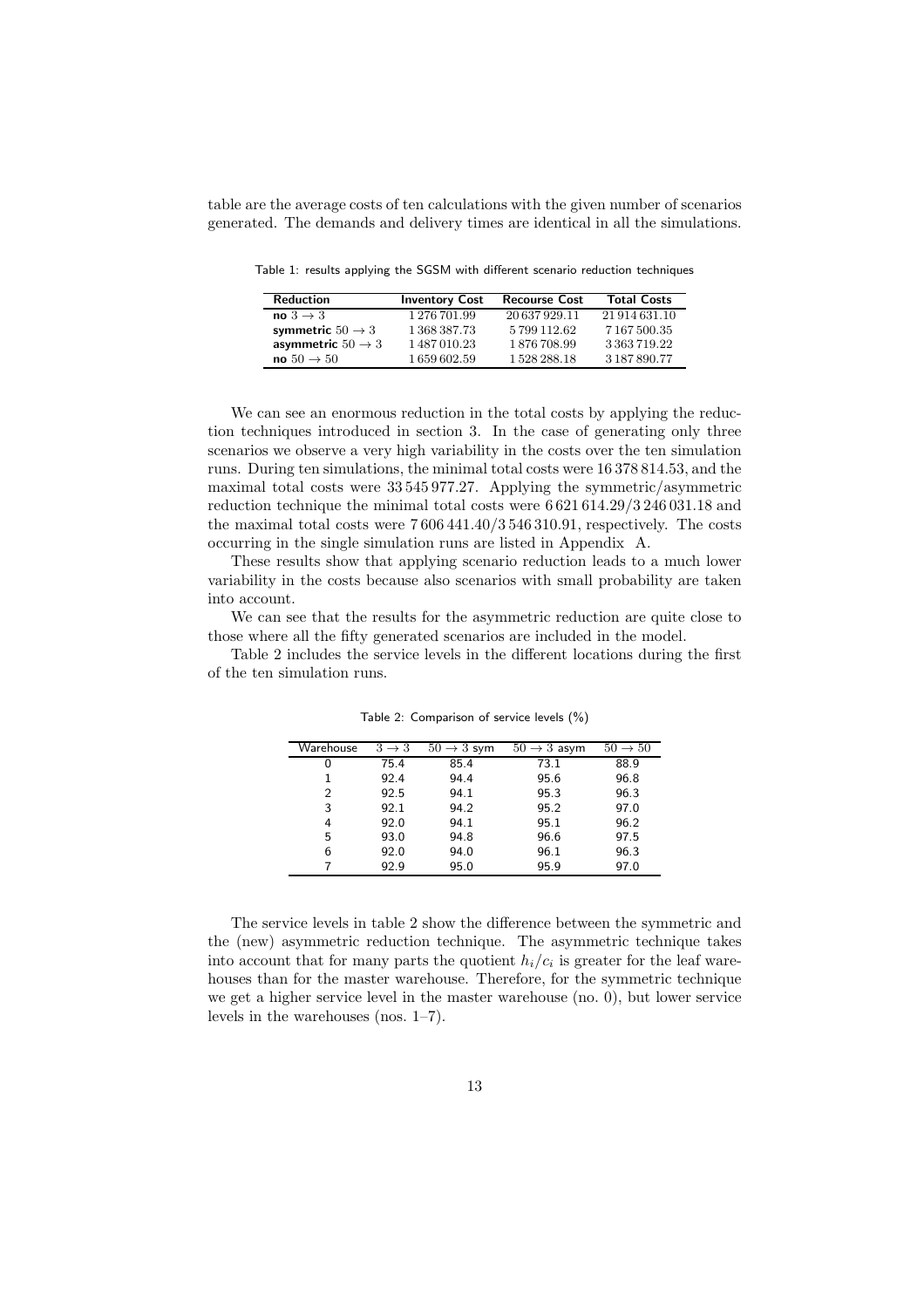Simulating the situation modeled in the SGSM with simple recourse leads to the results listed in table 3.

Table 3: Results of simulation with poisson distributed demand and equal distributed delivery time

| Model                                              | <b>Inventory Cost</b> | <b>Recourse Cost</b> | <b>Total Cost</b>   |
|----------------------------------------------------|-----------------------|----------------------|---------------------|
| $(1)$ DEZ 90%                                      | 2512304.91            | 2012278.56           | 4524583.47          |
| (2) DEZ 96%                                        | 2987207.93            | 1018603.98           | 4 005 811.91        |
| (3) GSM 90%                                        | 2496925.63            | 1831689.48           | 4328615.11          |
| (4) GSM 96%                                        | 2983078.69            | 963 058.22           | 3946136.91          |
| $(5)$ SGSM $50$ , months                           | 1555212,00            | 1473793.87           | 3029005.87          |
| (6) <b>SGSM</b> 200 $\rightarrow$ 50, months, sym  | 1560619.50            | 1497695,96           | 3 0 5 8 3 1 5 , 4 6 |
| (7) <b>SGSM</b> 200 $\rightarrow$ 50, months, asym | 1689607.49            | 1 282 358.06         | 297196555           |
| (8) <b>SGSM</b> 200 $\rightarrow$ 1, months        | 1465783.28            | 1409768.67           | 2875551.95          |
| (9) SGSM $200 \rightarrow 50$ , weeks, sym         | 1867149.91            | 893 382.95           | 2760532.86          |
| (10) SGSM $200 \rightarrow 50$ , weeks, asym       | 1883937.34            | 808 081.77           | 2692019.11          |

This table includes the average costs of the different approaches. Here we calculated the orderpoints s using all the different methods and run the simulation ten times with different demand and delivery time. For all different approaches the demand and delivery time in the simulation is identical.

The results for the decentralized method are a bit worse than the results, when the orderpoints are calculated by the GSM. Using one of the listed SGSM approaches leads to a cost reduction of 30% and more. Again, the asymmetric scenario reduction dominates the symmetric one. Another important aspect to notice is that the results using a discretization of time in weeks are remarkably better than results using a discretization in month. Results for each of the ten simulation runs for Model (4) and (10) can be found in Appendix A.

In Method (8) a special heuristic is applied (different from the fast forward reduction) that tries to find a critical scenario of the delivery time and the demand for every location. This shows that much of the problem's structure can be encoded into a single scenario. This heuristic works properly for the discretization in months and may be extended to finer discretization. This is work in progress.

The resulting service levels for the different methods in the first simulations are shown in table 4.

| Warehouse      |      | '2ì  | 3)   | 4    | $\sqrt{5}$ | 6)   |      | 8)   | `9   | 10)  |
|----------------|------|------|------|------|------------|------|------|------|------|------|
|                | 94.1 | 96.0 | 94.2 | 96.3 | 78.9       | 89.7 | 90.0 | 71.3 | 92.4 | 89.8 |
|                | 97.6 | 98.5 | 97.7 | 98.4 | 96.7       | 96.8 | 96.9 | 96.8 | 97.2 | 97.3 |
| $\overline{2}$ | 97.1 | 98.0 | 97.1 | 97.9 | 96.4       | 96.6 | 96.7 | 96.6 | 96.9 | 96.9 |
| 3              | 97.4 | 98.3 | 97.5 | 98.3 | 96.7       | 97.0 | 97.0 | 97.0 | 97.6 | 97.8 |
| 4              | 97.4 | 98.1 | 97.4 | 98.1 | 96.5       | 96.5 | 96.6 | 96.4 | 96.8 | 96.8 |
| 5              | 98.4 | 99.1 | 98.4 | 99.1 | 97.4       | 97.5 | 97.5 | 97.2 | 97.8 | 97.7 |
| 6              | 97.1 | 98.0 | 97.1 | 98.1 | 96.5       | 96.7 | 96.7 | 96.1 | 96.7 | 96.7 |
|                | 97.4 | 98.3 | 97.4 | 98.2 | 97.2       | 97.3 | 97.5 | 97.5 | 97.6 | 97.7 |

Table 4: Comparison of service levels (%)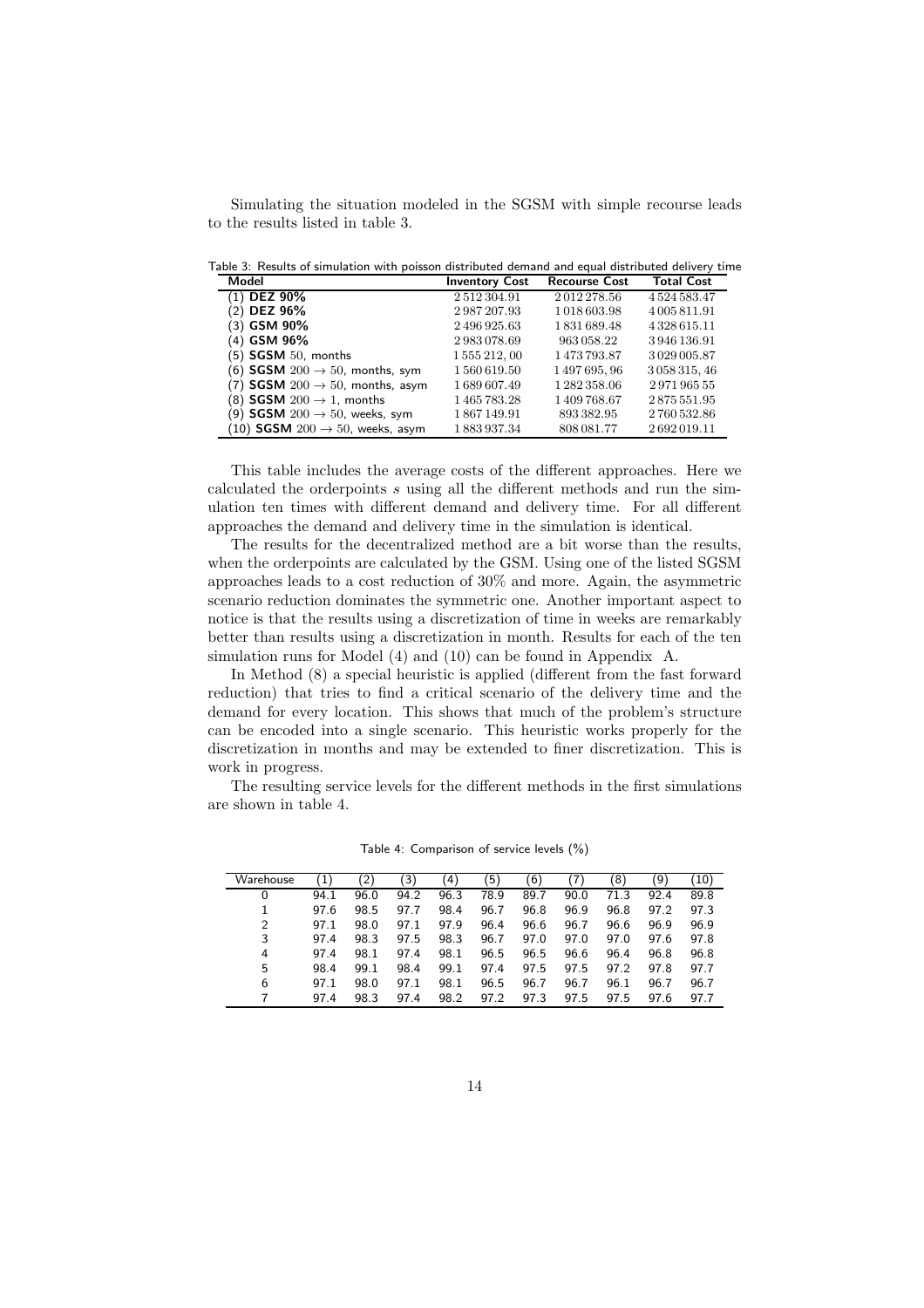The differences in the service levels of the symmetric and the asymmetric reduction are no longer substantial. The reason is that now the number of scenarios in the set  $S'$  is much higher; thus, both approaches lead to a good approximation of the distribution and its impact on resulting service levels.

As table 3 shows, the differences in the resulting costs are still remarkable. This is due to more scenarios in the more relevant parts of the distribution in the asymmetric reduction (high demand and delivery time if  $h_i/c_i$  is low and vice versa).

The results of simulations of the SGSM with external suppliers from which missing parts can be ordered and lost sales (introduced in subsection 2.3) are listed in Table 5:

| Method                                      | <b>Inventory costs</b> | <b>Recourse Costs</b> | <b>Total Costs</b> |
|---------------------------------------------|------------------------|-----------------------|--------------------|
| $(1)$ DEZ 90%                               | 2294924.33             | 1314070.63            | 3608994.96         |
| (2) DEZ 96%                                 | 2471509.73             | 1 1 30 8 2 1 . 1 6    | 3602330.89         |
| (3) GSM 90%                                 | 2 2 68 2 47.71         | 1311477.48            | 3579725.19         |
| (4) GSM 96%                                 | 2451235.28             | 1 1 2 1 4 4 0 . 9 7   | 3572676.25         |
| (5) SGSM 100, weeks                         | 2 2 9 4 9 6 5 . 7 7    | 792949.54             | 3087915.31         |
| (6) SGSM $200 \rightarrow 50$ , weeks, sym  | 2271811.47             | 867706.94             | 3 139 518.41       |
| (7) SGSM $200 \rightarrow 50$ , weeks, asym | 2 2 30 1 76 18         | 689 392 01            | 2919568.19         |
| (8) SGSM $300 \rightarrow 75$ , weeks, sym  | 2384222.98             | 859123.94             | 3 243 346.92       |
| (9) SGSM $300 \rightarrow 75$ , weeks, asym | 2230359.11             | 607771.65             | 2838130.76         |

Table 5: Results of simulation with external suppliers

The simulation works a little bit different to the one applied in Tables 1–4. Here the demand that can not be delivered immediately from the warehouses (nos. 1–7) to the end customers is lost. If the warehouses have not enough stock to deliver the ordered parts, there is the possibility to buy these parts from an external supplier. This recourse action causes costs depending on the distance between the warehouse and the external supplier. The supplier itself has limited stock so that the warehouses are not able to order any amount from them. If a demand at a warehouse can be neither delivered from stock nor ordered from an external supplier, the demand is lost.

Internal orders (from a warehouse to the master warehouse) are still backlogged, and the master warehouse delivers the demand as soon as possible to the ordering warehouse.

The ordering costs and the capacities of the external suppliers are not included in the data of our partner, so we had to set them artificially.

As we can see in the results of Table 5, the decentralized model and the GSM perform much better in the case with only one kind of uncertainty (demand uncertainty) than in the case of both, demand and delivery time uncertainty. The SGSM still outperforms the deterministic models achieving 10–20% of cost savings.

Table 6 show the resulting service levels of the different methods.

Here the service levels of the SGSM approaches are very similar to these of the decentralized model and the GSM, both with a prescribed service level of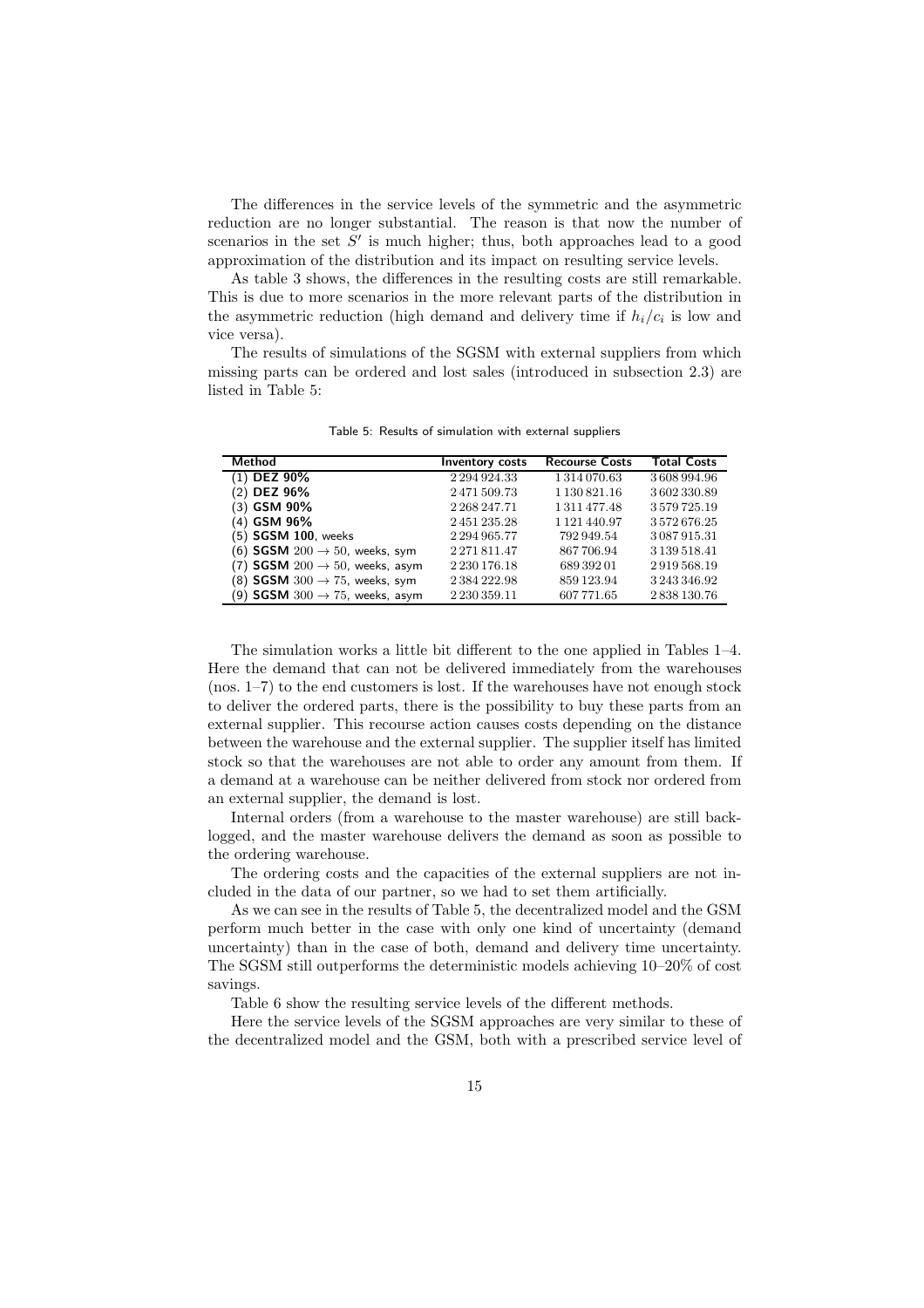Table 6: Comparison of service levels (%)

| Warehouse      | $\left( 1\right)$ | $\mathbf{2}$ | 3)   | 4)   | ์5)  | (6)  | 7    | 8)   | (9   |
|----------------|-------------------|--------------|------|------|------|------|------|------|------|
| 0              | 84.9              | 87.2         | 85.0 | 87.6 | 88.2 | 88.2 | 88.0 | 88.7 | 88.8 |
|                | 94.2              | 94.3         | 94.2 | 94.3 | 94.5 | 94.5 | 94.6 | 94.6 | 94.6 |
| $\overline{2}$ | 94.1              | 94.1         | 94.0 | 94.1 | 94.3 | 94.3 | 94.3 | 94.3 | 94.4 |
| 3              | 94.4              | 94.5         | 94.4 | 94.5 | 94.7 | 94.7 | 94.7 | 94.7 | 94.7 |
| 4              | 93.9              | 94.0         | 93.9 | 94.0 | 94.1 | 94.1 | 94.1 | 94.2 | 94.2 |
| 5              | 94.3              | 94.5         | 94.3 | 94.5 | 94.7 | 94.8 | 94.8 | 94.8 | 94.8 |
| 6              | 93.6              | 94.0         | 93.6 | 93.9 | 94.0 | 94.0 | 94.0 | 94.0 | 94.0 |
|                | 94.1              | 94.2         | 94.1 | 94.3 | 94.4 | 94.5 | 94.4 | 94.5 | 94.5 |

96%. The costs in table 5 tell us that the SGSM treats different parts differently, while the GSM and the decentralized model cover 96% of the demand for every part, no matter what the costs  $h_i$  and  $c_{ji}$  are. This is the reason why the orderpoints calculated by the SGSM can lead to cheaper inventory costs and recourse costs at the same time.

Last we want to compare our model to a model that was introduced by Doğru, de Kok and van Houtum, see [11]. In the following we will refer to this model as DoKoHo. In the simulation we need to apply fix lead times as this is one assumption of the DoKoHo model. We simulate a situation that fits to the DoKoHo assumptions where demand is backlocked and there are penalty costs if a location is not able to deliver as demanded.

Table 7 shows the results of the simulation for the GSM, the SGSM and DoKoHo. There are some different parameter settings for DoKoHo where the penalty costs used in the model are multiplied by a factor  $(\gamma)$ .

| Model                                             | <b>Inventory Cost</b> | <b>Recourse Cost</b> | <b>Total Cost</b> |
|---------------------------------------------------|-----------------------|----------------------|-------------------|
| (1) DoKoHo ( $\gamma = 1$ )                       | 1450564.94            | 2510522.12           | 3961087.06        |
| (2) DoKoHo ( $\gamma = 5$ )                       | 1 816 753.33          | 1 534 991.82         | 3 3 5 1 7 4 5 1 5 |
| (3) DoKoHo ( $\gamma = 10$ )                      | 1 954 727.95          | 1387486.39           | 3342214.34        |
| (4) GSM 96%                                       | 1834581.46            | 1980314.45           | 3814895.91        |
| (5) <b>SGSM</b> 300 $\rightarrow$ 75, weeks, asym | 1 058 309.50          | 1629832.65           | 2688142.15        |

Table 7: Results of simulation with poisson distributed demand and fix lead time

The DoKoHo model outperforms the GSM but causes higher costs than the SGSM. The simulation of the different models lead to the service levels that are shown in table 8.

The reason for the very low service levels at the master warehouse using the DoKoHo model compared to the ones using GSM or SGSM can be explained easily. In the DoKoHo model there are no explicit service times guaranteed to the successors. But the lower performance of the master warehouse is considered when the successor's safety stock is calculated. In the simulation we use a service time of zero for this case so the delivery of master warehouse is often late.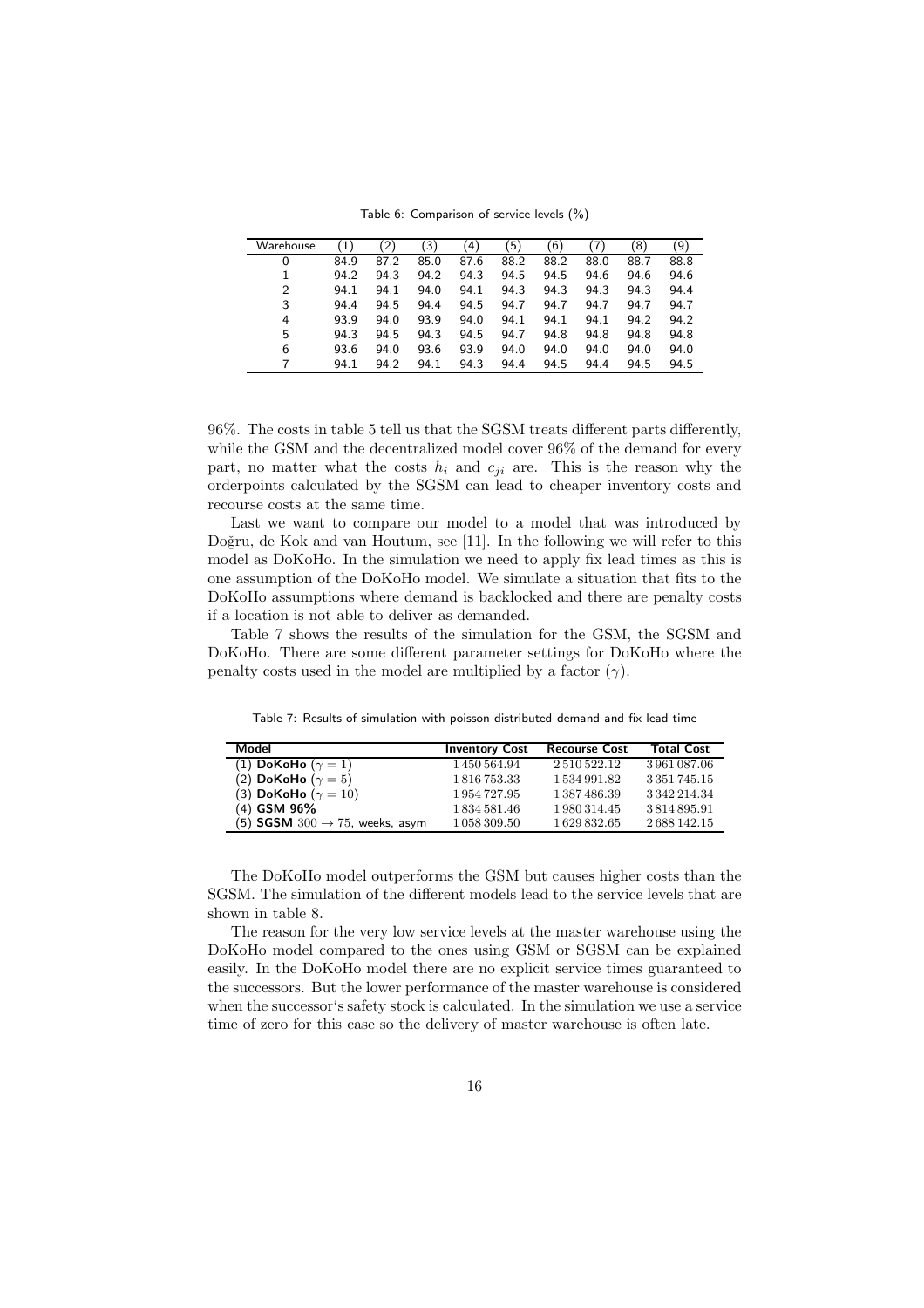Table 8: Comparison of service levels (%)

| Warehouse | (1,  | $^{\prime}$ 2 , | 3)   | 4    | ٬5٬  |
|-----------|------|-----------------|------|------|------|
| 0         | 48.0 | 53.7            | 55.4 | 91.9 | 83.3 |
| 1         | 96.8 | 98.7            | 99.0 | 98.1 | 97.4 |
| 2         | 96.4 | 98.4            | 98.6 | 97.8 | 97.1 |
| 3         | 96.6 | 98.7            | 98.9 | 97.9 | 97.4 |
| 4         | 96.3 | 98.2            | 98.4 | 97.6 | 96.5 |
| 5         | 97.0 | 98.9            | 99.1 | 98.7 | 97.6 |
| 6         | 96.7 | 98.1            | 98.2 | 97.8 | 96.6 |
| 7         | 96.6 | 98.5            | 98.7 | 97.9 | 97.5 |

As we do not consider penalty costs for master warehouse in the simulation, this does not effect the costs that we get applying the DoKoHo models.

## 5. Conclusion

We have introduced the Stochastic Guaranteed Service Model (SGSM), a stochastic programming version of the Guaranteed Service Model (GSM) for the computation of safety stock levels in a multi-echelon spare part distribution system of a large German car manufacturer.

Whereas the GSM makes assumptions that require extreme demand scenarios and missed delivery dates to be handled outside the model, the SGSM is capable of incorporating these volatilities inside the model, thereby accounting for the corresponding cost. The stochasticity needs to be captured by sufficiently large sample sizes: in our example we generated 200 scenarios most of the time and reduced them to 50 applying modified scenario reduction techniques. The resulting MILP models could be solved straight-forwardly in our example.

The SGSM makes some assumptions that are only approximations of reality (complete recourse, piecewise linear demand). However, our simulation was not restricted by these assumptions; it only checked the resulting policies, no matter what they assumed, and accounted for all the occurring costs. And in this quite realistic simulation experiment, the policies calculated with the SGSM performed extremely well. One reason for this is that the SGSM can have *structurally* different optimal solutions than the GSM: not all optimal SGSM solutions are extreme in the space of variables of the GSM. Thus the SGSM sometimes finds solutions that the GSM can never provide, no matter which parameter setting. And such solutions dominated GSM solutions in our simulations.

We therefore think that the SGSM can be applied routinely in spare part distribution systems like the one of our partner. Next, we will model the realworld recourse actions in more detail in order to find more realistic recourse cost values.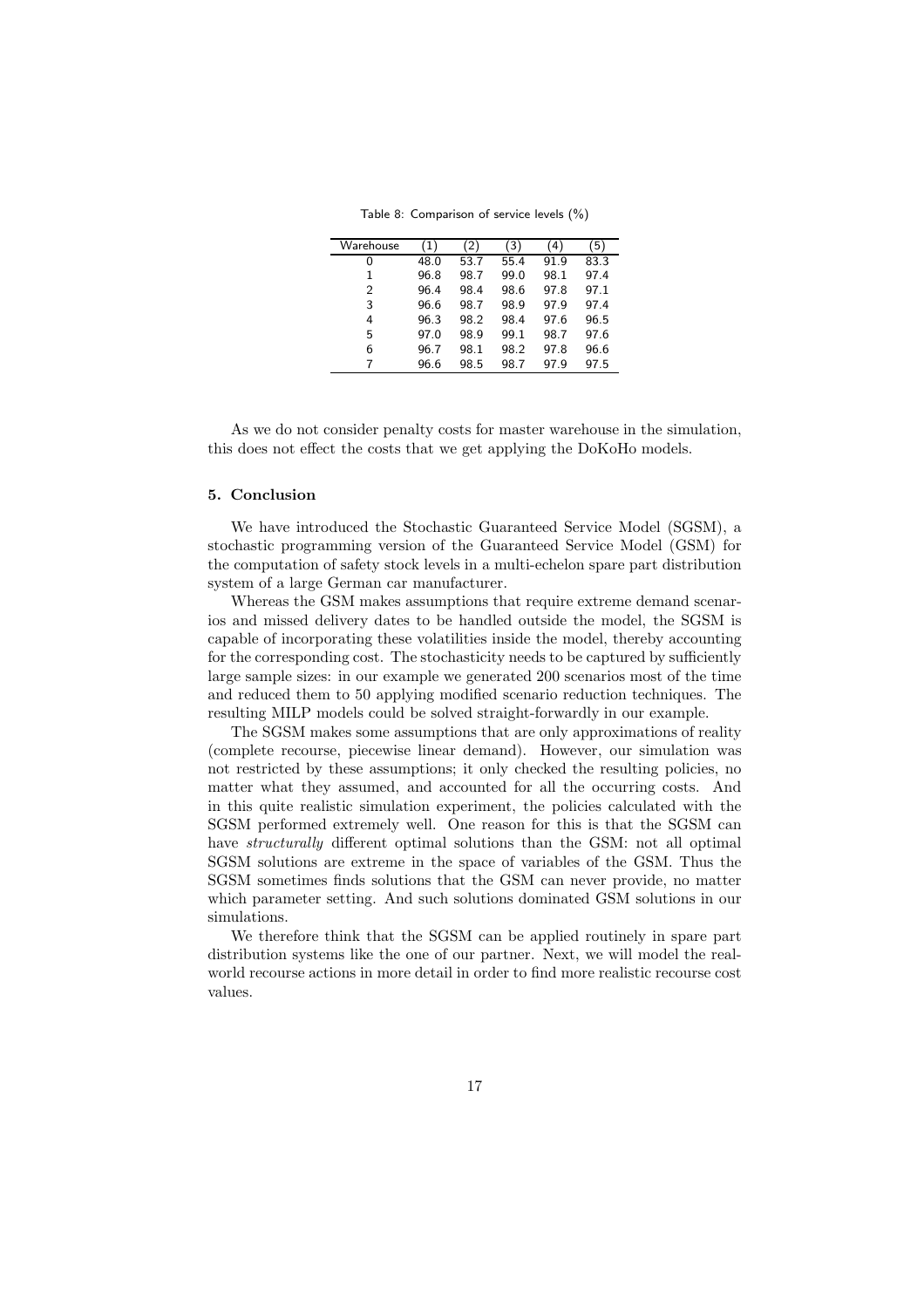# Appendix A. Results of the simulation runs

In this section we show some of the numerical results in detail. The average costs of the ten simulation runs listed here are given in tables 1 and 3.

The tables A.9–A.12 include the results that lead to the average costs of table 2.

| Run     | <b>Inventory Costs</b> | <b>Recourse Costs</b> | <b>Total Costs</b> |
|---------|------------------------|-----------------------|--------------------|
|         | 1262180.67             | 20 904 545.37         | 22 166 726.04      |
| 2       | 1227922.08             | 17572609.36           | 18 800 531.44      |
| 3       | 1 238 190.82           | 22 341 954.25         | 23 580 145.07      |
| 4       | 1 294 183.52           | 19 942 497.73         | 21 236 681.25      |
| 5       | 1 310 570.53           | 21 047 322.98         | 22 357 893.51      |
| 6       | 1 256 992.73           | 20 860 600.50         | 22 117 593.23      |
| 7       | 1325988.56             | 15 528 825.97         | 16 378 814.53      |
| 8       | 1 262 180.67           | 20 904 545.37         | 22 166 726.04      |
| 9       | 1 241 824.84           | 32 304 152.43         | 33 545 977.27      |
| 10      | 1 311 050.20           | 18 169 764.58         | 19 480 814.58      |
| Average | 1273 108.46            | 20 957 681.85         | 22 183 190.31      |

Table A.9: No reduction  $(3 \rightarrow 3)$ 

Table A.10: Symmetric reduction  $(50 \rightarrow 3)$ 

| Run            | <b>Inventory Costs</b> | <b>Recourse Costs</b> | <b>Total Costs</b> |
|----------------|------------------------|-----------------------|--------------------|
| 1              | 1344456.16             | 5885899.06            | 7230355.22         |
| $\overline{2}$ | 1374833.68             | 6 231 607.72          | 7606441.40         |
| 3              | 1 357 439.20           | 5264175.09            | 6621614.29         |
| $\overline{4}$ | 1 358 487.22           | 5693121.60            | 7051608.82         |
| 5              | 1377759.11             | 6 0 3 7 5 7 9 . 3 2   | 7415338.43         |
| 6              | 1 356 518.24           | 5469194.65            | 6825712.89         |
| 7              | 1376288.85             | 5947061.26            | 7323350.11         |
| 8              | 1401105.86             | 5516129.63            | 6917235.49         |
| 9              | 1358232.81             | 5828321.03            | 7186553.84         |
| 10             | 1378756.13             | 6 1 1 8 0 3 6 . 7 9   | 7496792.92         |
| Average        | 1 368 387.73           | 5799112.62            | 7167500.35         |

Table A.13 and A.14 include the results for the single runs of GSM 96% (4) and **SGSM** 200  $\rightarrow$  50, weeks, asym (10) of table 3.

# References

- [1] Simpson, In-process inventory, Operations Research 6 (1958) 863–873.
- [2] S. Graves, S. Willems, Optimizing strategic safety stock placement in supply chains, Manufacturing & Service Operations Management 2 (1) (2000) 68–83.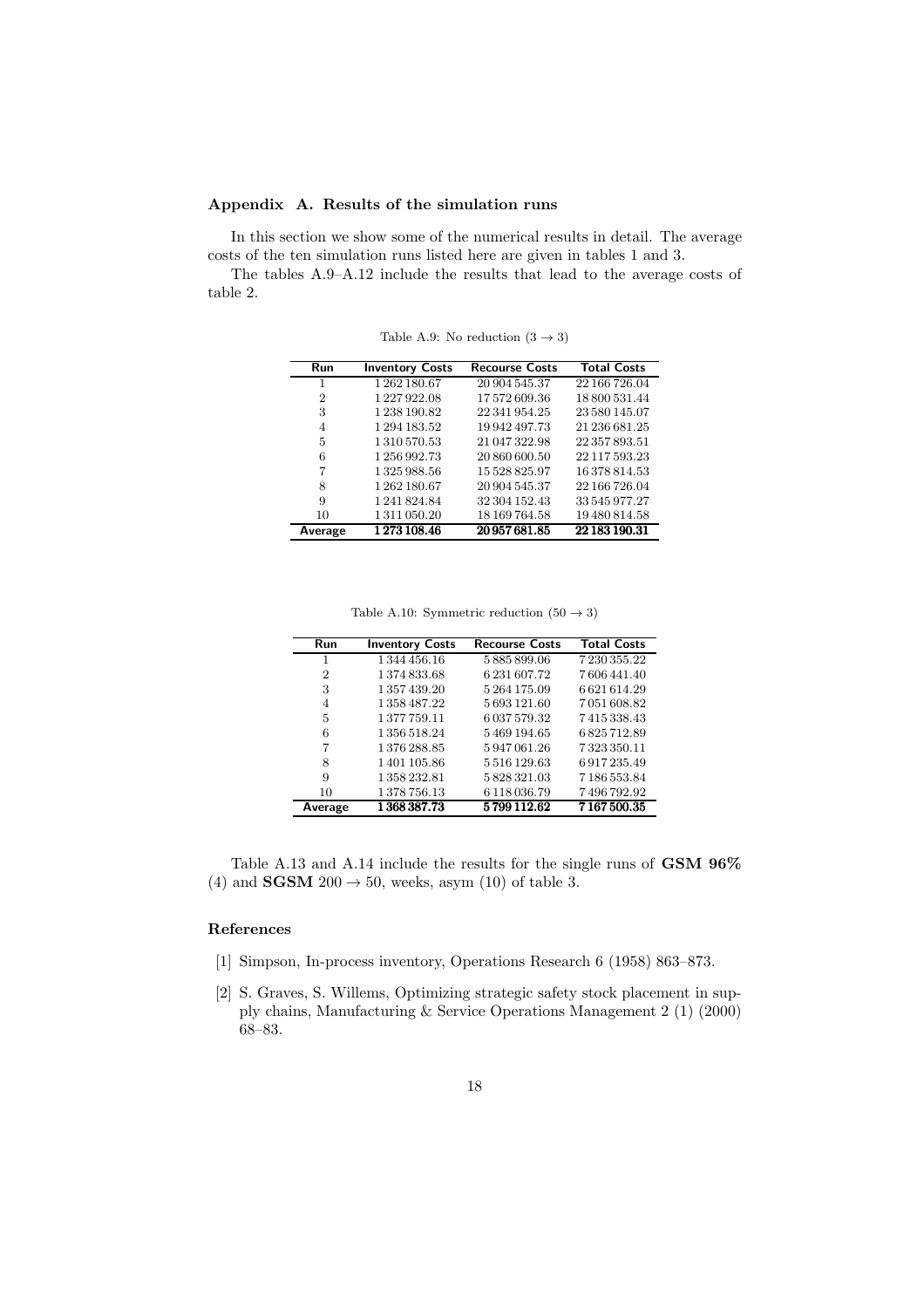Table A.11: Asymmetric reduction  $(50 \rightarrow 3)$ 

| Run            | <b>Inventory Costs</b> | <b>Recourse Costs</b> | <b>Total Costs</b> |
|----------------|------------------------|-----------------------|--------------------|
| 1              | 1485860.93             | 1980706.25            | 3466567.18         |
| $\overline{2}$ | 1478170.53             | 1767860.65            | 3246031.18         |
| 3              | 1476 507.35            | 1833396.79            | 3309904.14         |
| $\overline{4}$ | 1508549.33             | 1743703.09            | 3252252.42         |
| 5              | 1509959.07             | 1860989.82            | 3370580.89         |
| 6              | 1475040.72             | 1865894.95            | 3340935.67         |
| 7              | 1502305.31             | 1888979.81            | 3391285.12         |
| 8              | 1495706.29             | 1910136.29            | 3405842.58         |
| 9              | 1480737.28             | 1826744.86            | 3307482.14         |
| 10             | 1457633.50             | 2088677.41            | 3546310.91         |
| Average        | 1487047.03             | 1876708.99            | 3363719.22         |

Table A.12: No Reduction  $(50 \rightarrow 50)$ 

| <b>Run</b>     | <b>Inventory Costs</b> | <b>Recourse Costs</b> | <b>Total Costs</b>  |
|----------------|------------------------|-----------------------|---------------------|
| 1              | 1650596.38             | 1531849.61            | 3 182 445.99        |
| 2              | 1657496.08             | 1391982.95            | 3049479.03          |
| 3              | 1655262.68             | 1520144.48            | 3 1 7 5 4 0 7 . 1 6 |
| $\overline{4}$ | 1652312.18             | 1512184.03            | 3164496.21          |
| 5              | 1660352.51             | 1511081.84            | 3 171 434.35        |
| 6              | 1657754.36             | 1577041.20            | 3234795.56          |
| 7              | 1663863.19             | 1561981.43            | 3225844.62          |
| 8              | 1673298.06             | 1509069.42            | 3 182 367.48        |
| 9              | 1669855.12             | 1525359.34            | 3 195 214.46        |
| 10             | 1655235.31             | 1642187.46            | 3297422.77          |
| Average        | 1659602.59             | 1528288.18            | 3187890.77          |

- [3] T. Magnanti, Z.-J. Shen, J. Shu, D. Simchi-Levi, C.-P. Teo, Inventory placement in acyclic supply chain networks, Operations Research Letters 34 (2006) 228–238.
- [4] K. Schade, Lagerhaltungsstrategie für mehrstufige Lagerhaltung in der Automobilindustrie, Master's thesis, Universität Bayreuth (2008).
- [5] K. Inderfurth, Safety stock optimization in multi-stage inventory systems, International Journal of Production Economics 24 (1-2) (1991) 103 – 113. doi:10.1016/0925-5273(91)90157-O. URL http://www.sciencedirect.com/science/article/pii/092552739190157O
- [6] K. Inderfurth, Safety stocks in multistage divergent inventory systems: A survey, international journal of production economics 35 (1994) 321–329.
- [7] S. Minner, Dynamic programming algorithms for multi-stage safety stock optimization, OR Spectrum 19 (1997) 261–271, 10.1007/BF01539783. URL http://dx.doi.org/10.1007/BF01539783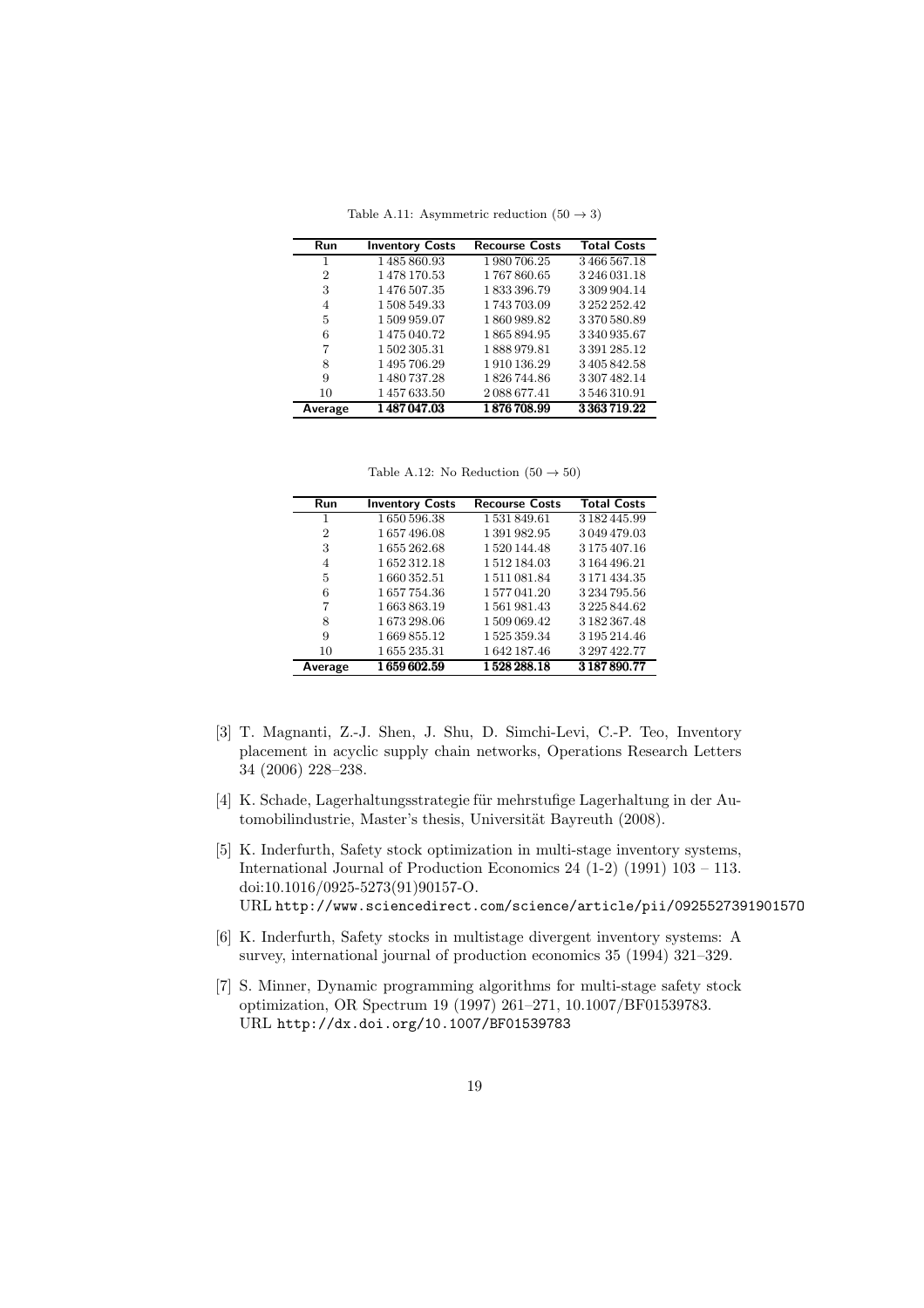| <b>Run</b>     | <b>Inventory Costs</b> | <b>Recourse Costs</b> | <b>Total Costs</b> |
|----------------|------------------------|-----------------------|--------------------|
|                | 2977194.04             | 953 576.93            | 3930770.97         |
| $\overline{2}$ | 2985082.45             | 957 196.39            | 3942278.84         |
| 3              | 2981576.40             | 1017176.75            | 3998753.15         |
| 4              | 2988402.12             | 945 210.41            | 3933612.53         |
| 5              | 2983057.11             | 1 085 943.06          | 4 0 69 0 0 0.17    |
| 6              | 2992958.19             | 914 166.88            | 3907125.07         |
| 7              | 2997632.67             | 881 167.01            | 3878799.68         |
| 8              | 2974985.18             | 962779.43             | 3937764.61         |
| 9              | 2971511.93             | 927915.91             | 3899427.84         |
| 10             | 2978386.83             | 985 449.47            | 3963836.30         |
| Average        | 2983078.69             | 963058.22             | 3946136.91         |

Table A.13: GSM with a prescribed service level of 96%

Table A.14: SGSM  $200 \rightarrow 3$  asymmetric reduction with time discretization in weeks

| Run            | <b>Inventory Costs</b> | <b>Recourse Costs</b> | <b>Total Costs</b> |
|----------------|------------------------|-----------------------|--------------------|
| 1              | 1869685.34             | 794 347.91            | 2664033.25         |
| $\overline{2}$ | 1894667.10             | 742 510.22            | 2637177.32         |
| 3              | 1892332.95             | 834 364.91            | 2726697.86         |
| $\overline{4}$ | 1874564.45             | 764 024.10            | 2638588.55         |
| 5              | 1875607.36             | 997 203.15            | 2872810.51         |
| 6              | 1883575.61             | 772 162.01            | 2655737.62         |
| 7              | 1879543.93             | 812 130.95            | 2691674.88         |
| 8              | 1894412.96             | 808 671.05            | 2703084.01         |
| 9              | 1885 131.65            | 767 510.04            | 2652641.69         |
| 10             | 1889852.08             | 787 893.38            | 2677745.46         |
| Average        | 1883937.34             | 808 081.77            | 2692019.11         |

- [8] A. Clark, H. Scarf, Optimal policies for a multi-echelon inventory problem, Management Science 6 (1960) 475–490.
- [9] C. Sherbrooke, Metric: A multi-echelon technique for recoverable item control, Operations Research 16 (1968) 122–141.
- [10] A. Diaz, M. C. Fu, Multi-echelon models for repairable items: A review, Document in Decision, Operations & Information Technologies Research Works http://hdl.handle.net/1903/2300, University of Maryland (2005). URL http://hdl.handle.net/1903/2300
- [11] M. Doğru, A. de Kok, G. van Houtum, Optimal control of one-warehouse multi-retailer systems with discrete demand, Working paper (2005).
- [12] J. R. Birge, F. Louveaux, Introduction to Stochastic Programming, Springer, 1997.
- [13] J. Rambau, K. Schade, The stochastic guaranteed service model with recourse for multi-echelon warehouse management, in: Proceedings of the